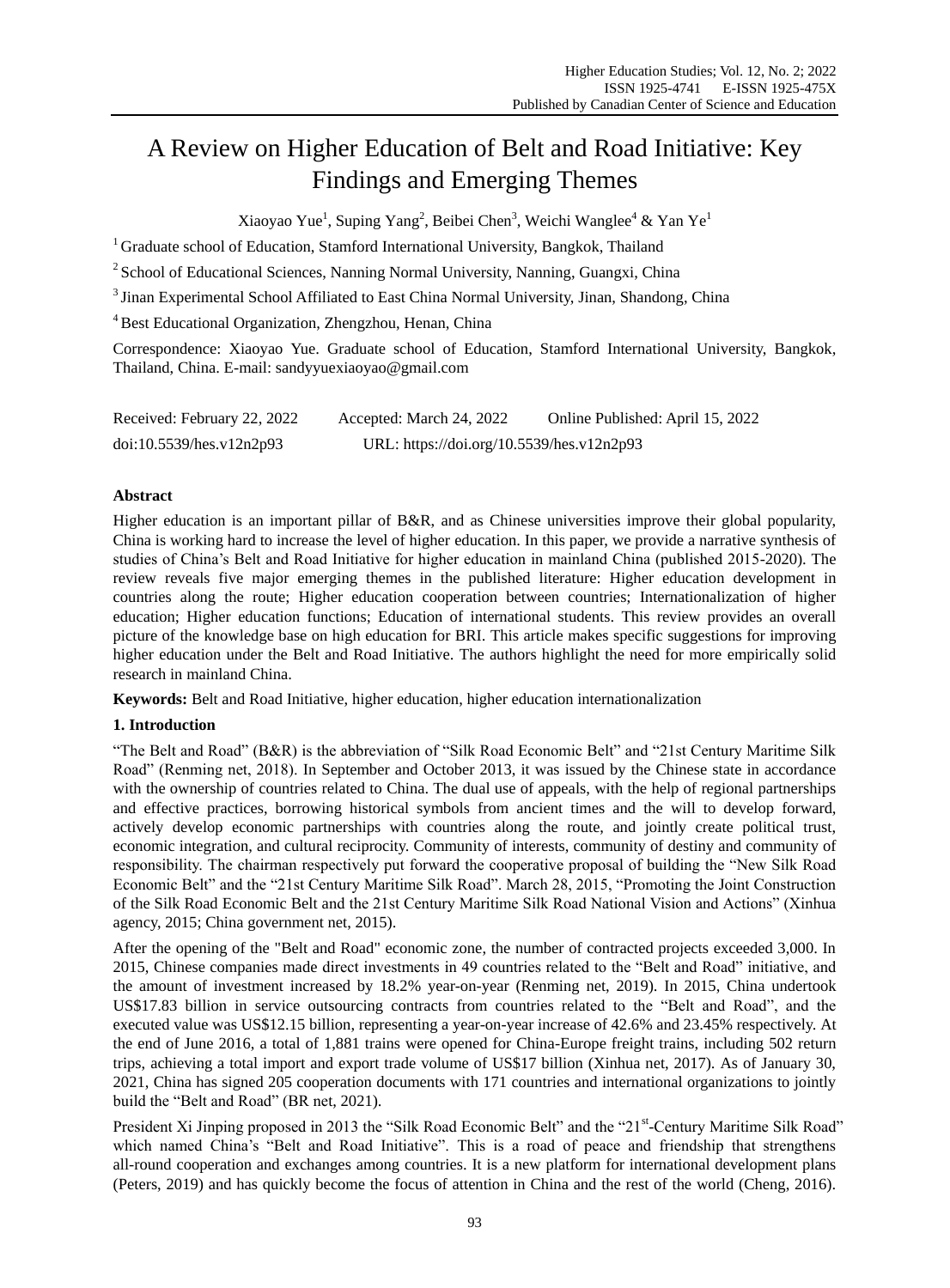According to Alicia and Xu (2016), the "Belt and Road Initiative" is undoubtedly the most important international blueprint that China has embarked on in recent years. Its purpose is to promote the economic development of the region covering Europe, Africa and Asia. Some official announcements indicate that this Initiative involves 63 countries, including 18 European countries, although there are no official documents on which countries to be include. Particularly relevant to Europe is that the road ends at the beginning of the European Union (EU). Most importantly, the huge trade between the EU and China represents 64% of the world"s population and 30% of global GDP (Alicia & Xu, 2016).



Figure 1. The map of Chinese Belt and Road Initiative

Source: Cai, (2017). Understanding China"s Belt and Road Initiative. The Lowy Institute for International Policy

From national institutions to the provincial universities, all Chinese government agencies are working hard to participate in the "Belt and Road Initiative" (B&R). Almost all provinces have proposed their own "Belt and Road Initiative" plans to participate in this national project (Cai, 2017). Peters (2020) emphasized on the philosophy of development and pointed out that education is very important in the future, while the essence of the "Belt and Road Initiative" as the philosophies behind the new Silk Road focuses on the following principles and concepts:

- 1. The new development model in China focuses on "hard" and "soft" infrastructure: (i) roads, railways, ports and transportation; (ii) learning networks, technology transfer and services; (iii) people-to-people (educations and ideologies);
- 2. Open philosophy includes economy (trade and tourism), society (education and science), philosophy (interculturalism and global diplomacy), which is characterized by open access, open knowledge, and open education;
- 3. Interconnection-digitalization, fast and abbreviated, the new 5G technology;
- 4. Eurasia is a geopolitical concept created by the harmonious relationship between China and Russia;
- 5. China is an emerging digital country derived from AI, 5G, ML, quantum computing, etc.;
- 6. Model communities, civilized dialogue and education, and the future of humanity;
- 7. Conduct communication and media education: Matters, Codes, Structure, judgment on data, Journalism, experience and intelligence;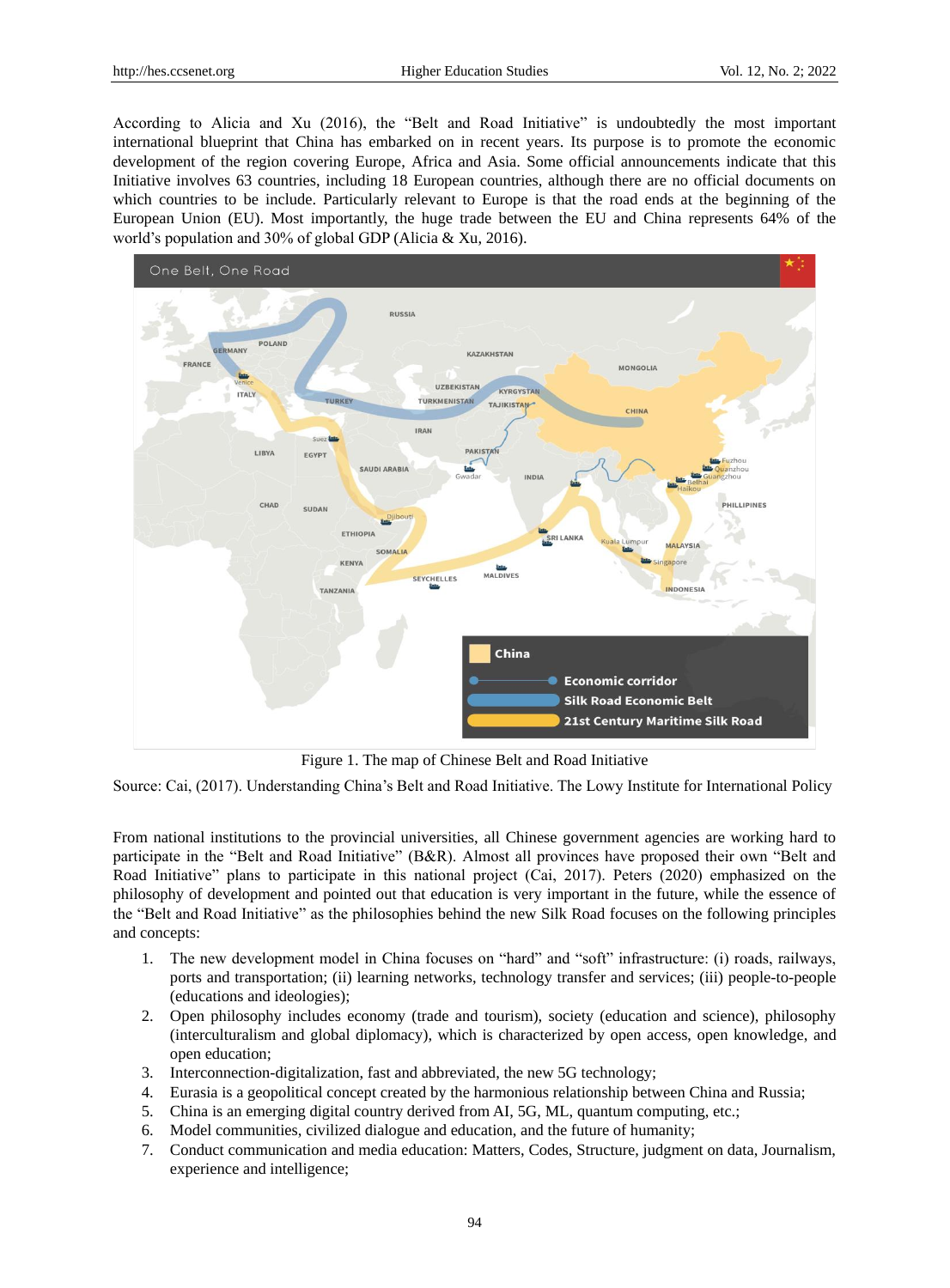8. "Cultivating the future" -- philosophical narratives (Marxism, Confucianism, Liberalism) exploring the future involving The Chinese Dreams and future dreams (Sustainable Development Dreams, Global Diplomatic Dreams, Planetary Dreams, Scientific Dreams and Bioinformatics Dreams).

In the unprecedented transition period of the end of the 20th century and the beginning of the 21st century, internationalization, economic and culture are intertwined. However, recent geopolitics incidents, some of which are driven by the revival of populism, in some countries/regions, are pushing to turn from internationalism to openness. With Brexit and European integration issues, the United States seems to have turned its back on the world. Some universities (such as in Turkey and humanitarian) have created uncertainty, especially in international cooperation, the free flow of students, scholars, scientific knowledge and opinions. At the same time, China will benefit from the continuous improvement of its universities in terms of global visibility. These growth uncertainties in the West may only make China more successful. Its purpose is to attract Chinese talents who have been educated abroad to return to China and increase its influence on the global higher education landscape. Higher education cooperation and the B&R Initiatives are major components of the new China-EU relationship. The Belt and Road Initiative will be based on the values of addressing inequality, basic human rights and the rule of law. While many important regions in the world are under increasing pressure, how will BRI affect the role of higher education in an open society? How will China contribute to higher education as a global product? How does China"s soft power play a role in higher education (Kirby & Wende, 2019).

This process alienates cross-culture, and the original meaning of internationalization that combines the concept of cross-borders with personal practice may harm the development of a country"s higher education and even erode the sovereignty of a country"s higher education. Undoubtedly, there is an urgent need to adjust the international mission and its higher education elements. Shock-reaction is the logic of China's higher education development. As a "shock" factor, the Belt and Road provides unprecedented opportunities for the development of Chinese higher education. The concept of "community" and "five links" advocated by the "Belt and Road" is consistent with the ideal of mutual benefit in the internationalization of higher education. The social and economic development of countries along the "Belt and Road" and the improvement of higher education level require a broader market, which provides opportunities for the sublimation of elements and the transformation of modes of higher education internationalization (Zhang & Chen, 2018).

Higher education is an important pillar of B&R, and as Chinese universities improve their global popularity, China is working hard to increase the level of higher education. Huo (2020) studied the impact of the "Belt and Road Initiative" on international trade and expanded it by analyzing China"s higher education sector. One of the biggest winners of the BRI is China's higher education sector. As an important research area, higher education for BRI has not been reviewed in various literature. Since most of the research in this field is published in Chinese domestic journals, this research is not available to the wider international research community. Therefore, scholars know very little about higher education in BRI. In order to know what is the current status in literature and what we can do in the future, a systematic and comprehensive review is needed to characterize previous work and assess whether there is potential for Belt and Road research in higher education. This review outlines conceptual models and theoretical trends to explore the B&R in higher education; rigorous discussions on the main topics covered and research methods used in existing research; and identification of research gaps and future research areas. It outlines the literature outline of China"s Belt and Road Initiative on the development of higher education, discovers emerging themes, highlights the "vacancies and blind spots" in the current knowledge base, and determines the direction of future research. It has laid the necessary foundation for the development of a "global knowledge base" in the field of higher education and enriched our understanding of higher education and the Belt and Road. This review addressed four specific research questions.

**Research Question 1:** What kinds of research has been published on the higher education for BRI?

**Research Question 2:** What is current status and finding in the literature of higher education for BRI?

**Research Question 3:** What is future direction in the literature of higher education for BRI?

#### **2. Research Method**

The author uses a narrative synthesis to review the collected literature. The narrative synthesis method can be used to synthesize quantitative and qualitative research, and the experimental and quasi-experimental research included in the systematic review are not similar enough to be suitable for meta-analysis (Mays et al., 2005). Narrative synthesis is used in different ways. In this article, we use it as a general term to describe a series of methods for synthesizing data in a narrative manner, with special attention to narrative methods in synthesizing qualitative evidence (Snilstveit et al., 2012).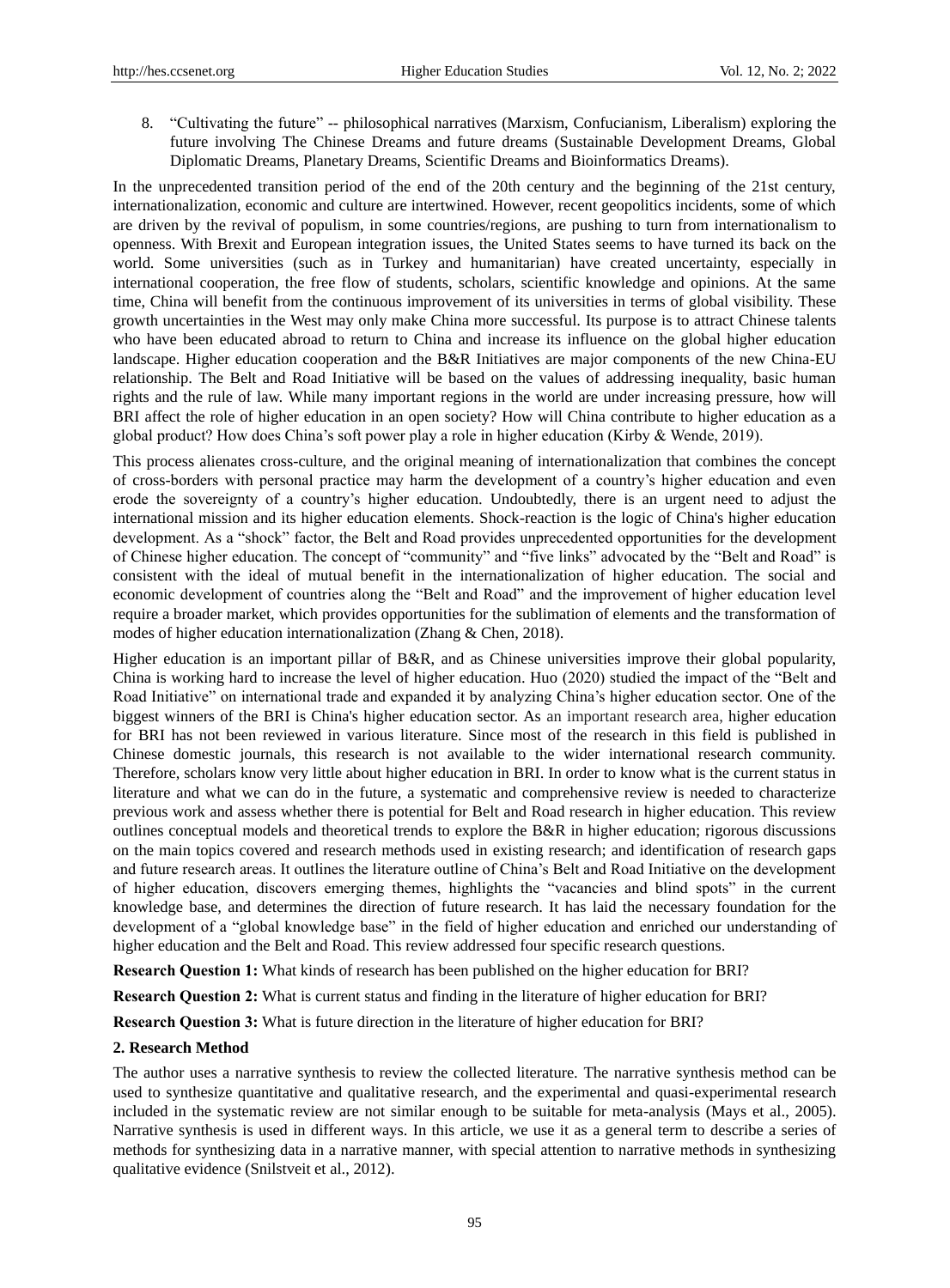This method refers to the systematic review and synthesis of findings from multiple studies. These studies mainly rely on the use of text and words to summarize and explain the comprehensive findings (Snilstveit et al., 2012; Popay et al., 2006; Qiao & Zhang, 2017). The narrative synthesis process involves extracting the evidence found in each article, summarizing the content of the research and summarizing, and drawing conclusions based on the findings.

In view of the large number of higher education literatures studying the Belt and Road Initiative, the author limited the initial analysis to the research conducted in the last 6 years (2015-2020). The first research that meets our criteria for inclusion was from the year 2015. The research in this article refers to evidence-based research through data analysis or indirect experience. These studies can provide illustrations or confirmation of relevant theories for higher education in the research environment. The author collected the following research from a limited source of native speaker language and English: (1) Empirical research on the "Belt and Road" initiative for higher education in major educational journals published in mainland China. Limited to the leading journals listed in the "2019-2020 China Social Citation Index" (CSSCI). As Chinese university scholars rush to publish research results in CSSCI journals, the research quality of these journals is relatively high. Most of the articles are from higher education journals. (2) Doctoral dissertation from Mainland China. The relevant doctoral dissertations are identified from the Chinese Doctoral Dissertation Full-text Database. (3) Articles published in international journals in Google Scholar. Due to vague terms related to higher education, we used the following search terms: "Higher education and the Belt and Road Initiative"; "University's Belt and Road Initiative"; "Higher Education"s Belt and Road Initiative (higher education is the abbreviation of Chinese higher education)". Based on these search parameters, we collected an initial library of related research.

Next, a clear inclusion criterion was developed to screen the studies to narrow the literature for review (see Table 1). Each article is screened according to the inclusion criteria, which establish clear and consistent rules for inclusion and help avoid hidden biases. We excluded irrelevant research: those that simply applied the concept of B&R to higher education in a given context. Using the same criteria to evaluate each study ensures transparent selection.

## Table 1. Criteria for inclusion



Figure 2. Annual volume of studies of China"s Belt and Road Initiative for higher education in mainland China (published 2015-2020)

Moreover, we reviewed the following key features of each article: The Belt and Road aspect of higher education; conceptual perspectives guiding interpretation; research methodology; research background; and main findings. After completing this in-depth analysis process, we classified a large amount of data into appropriate groups and refined these groups based on five emerging themes: higher education development in countries along the route; higher education cooperation between countries; and higher education internally Education; functions of higher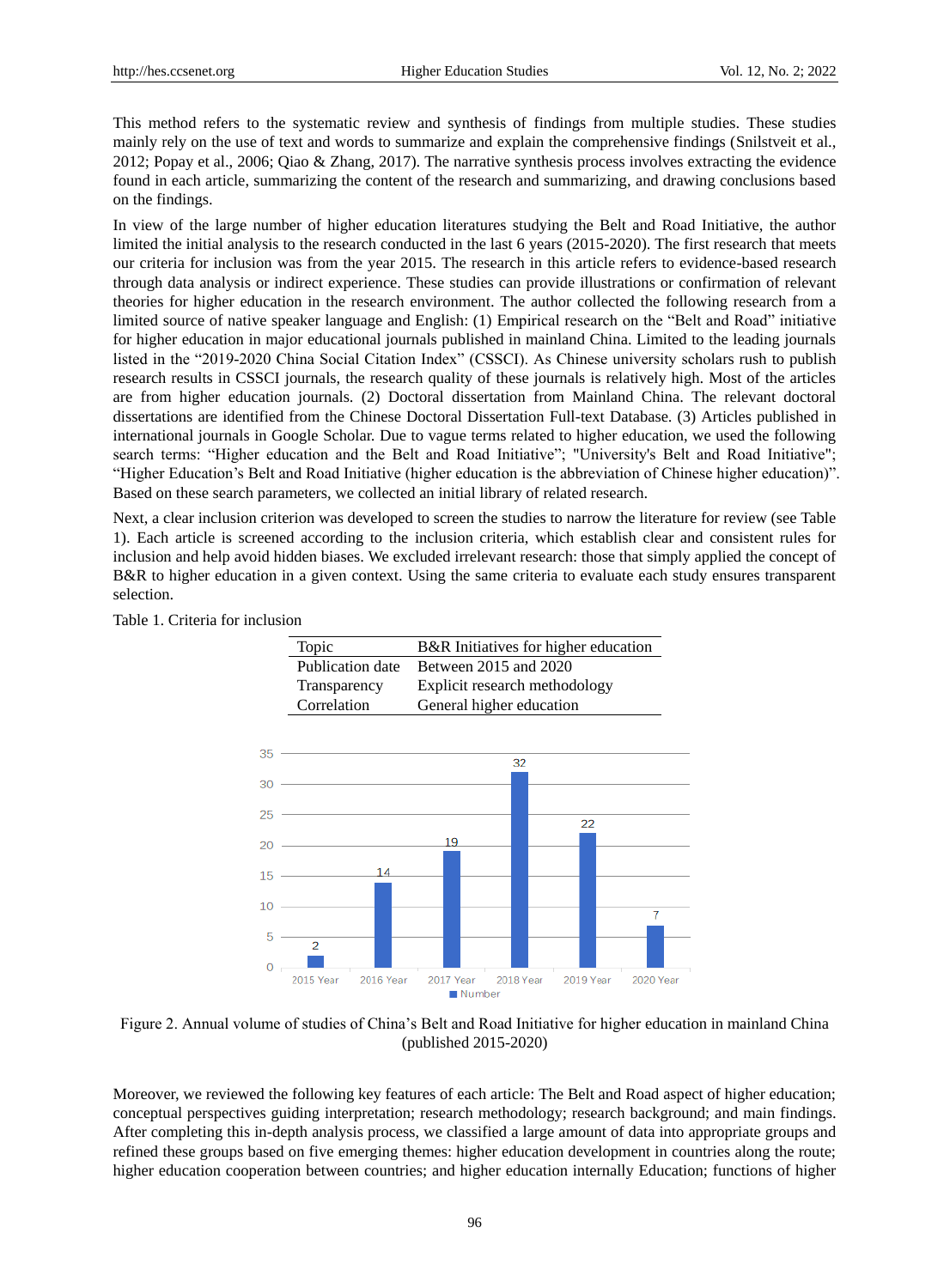education; education of foreign students. These themes constitute the organizational framework of the exploratory systematic review. Within the framework of this theme, the methodology and background issues related to the "Belt and Road" study of higher education were also analyzed and discussed. We extracted the key ideas and elements in each article, then classified and categorized into themes. Five major themes were obtained by this method. The particular studies singled out for in depth discussion according to the conclusion of the themes.

For example, we read the article of Liu, Liu and Hu (2016) and extracted the main idea is "Among the 73 countries along the BRI: 1. There are only 11 countries where the higher education process is at the stage of elite education, most of which are low-income developing countries in Asia; 2. There are 29 countries in the stage of popularization, mainly middle-income developing countries in Asia; 3. There are 33 countries in the stage of popularization, mainly developed countries with higher economic levels in Europe and Asia. 4. Overall, more than 85% of countries are currently at the stage of popularization of higher education and beyond. 5. According to the changes in the gross enrollment rate of higher education, the development models of higher education in these 73 countries can be summarized into four types: steady growth, rapid growth, fluctuating development, and slow development. 6. It is estimated that by 2020, more than 50% of countries along the "Belt and Road" will be in the stage of popularization of higher education, 40% of countries will be in the stage of popularization of higher education, and less than 10% of countries in the stage of elite higher education." Therefore, we categorize this article belongs to the theme "*Higher education development in countries along the route".*

#### **3. Results**

This section begins with a general observation of the research in my review. The systematic search of educational research initially produced 973 kinds of resources. The existing work represents considerable progress in implementing the "Belt and Road" Initiative and reimagining higher education. After eliminating these irrelevant studies, an in-depth analysis was conducted on 96 publications that met the inclusion criteria and made findings.

#### *3.1 Overview of Studies on B&R Initiatives for Higher Education in Mainland China*

As mentioned above, the reviewed literature consisted of 96 articles, and an average of 16 articles were published each year for 6 years. Considering the scope of the article and the length of the research period, these numbers are not large. It is noticed that only two articles were published in 2015. Since 2016, the number of studies published each year has remained stable (see Figure 2). This shows that since 2016, researchers have maintained a consistent interest in this field and have a deeper understanding of the Belt and Road in higher education. In addition, the nationality of the author is also used to determine the distribution of knowledge production in the reviewed literature. Among them, 85 research published in Chinese was written by Chinese authors, one was an international team conducted only one study. 10 studies were published in international journals. This indicates that the main journals in this field in China are still local-oriented. As shown in Figure 3, of the 96 studies in our review, 25 (26.04%) were empirical research, 71 (73.96%) were non-empirical research. To their authors" credit, many empirical studies have used second data analysis methods.



Figure 3. Research types

*3.2 Critical Interpretation of Existing B&R Initiatives for Higher Education Research*

A review of the latest research on the Belt and Road Initiative in higher education in Mainland China revealed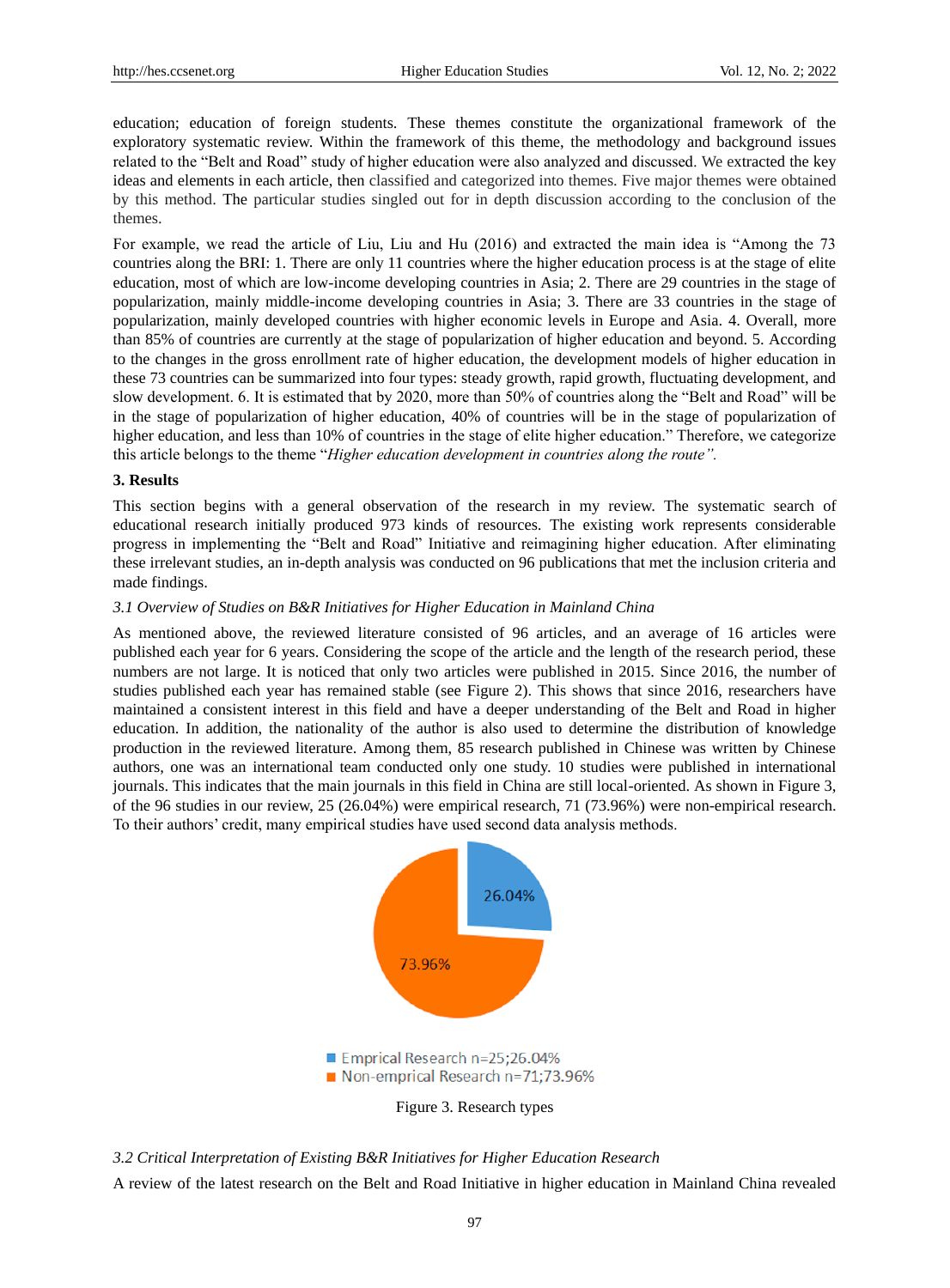the following five main research areas: (1) Higher education development in countries along the route; (2) Higher education cooperation between countries; (3) Internationalization of higher education; (4) Higher education functions; (5) Education of international students. In this section, we will critically explain these five main themes and discuss findings related to theory and practice.

#### *3.3 Higher Education Development in Countries along the Route*

According to the literature, the Belt and Road in higher education cooperation involves a wide range of fields, different types of needs, different national security risks, and complex and diverse issues. Based on the characteristics of the Belt and Road Initiative, timely advance the strategic layout of international cooperation in higher education and cultivate innovative and leading talents that influence education and culture. Effective cooperation in higher education must be based on a thorough understanding of partner countries, and the highest coordination must be based on the status quo of development needs. Promote the implementation of classification and try to implement strategies when the "one country, one policy" cannot be fully realized (Xin & Kan, 2019).

A number of studies have shown that the development of higher education in countries along the B&R Initiative is unbalanced. Small scale and low quality are common. However, the total enrolment rate of the right-age population in some areas and the number and scale of higher education have exceeded expectations. The university"s rankings of some countries perform well, and factors such as war, geographical location, religion, politics, colonial history and other factors have seriously affected the development of higher education. Secondly, most countries have a good vision and develop higher education through medium and long-term planning, establish management systems and organizational structures, introduce high-quality resources and encourage private capital participation (Liu, Yan, Ha & Yan, 2018). Higher education has always been a long-term and serious brain drain, especially the problem of academic brain drains. In turn, it further weakened the national talent base for innovation. It is caused by the dual pressures of poverty and population; colonial history, tradition and language; political and ideological problems and scarcity (Liu & Liu, 2017; Su & Li, 2017; Zhang & Chen, 2018).

The literature also provides some statistical information: Among the 73 countries along the B&R, only 11 countries have a higher education process at the elite education stage, most of which are low-income developing countries in Asia; 29, mainly middle-income developing countries in Asia. There are 33 countries in the popularization stage, mainly developed countries with higher economic levels in Europe and Asia. Overall, more than 85% of countries are currently at the stage of popularization of higher education or higher. According to changes in higher education enrollment rates, the higher education development models of these 73 countries can be divided into four types: steady growth, rapid growth, volatile development and slow development. It is estimated that by 2020, more than 50% of countries along the B&R will enter the stage of popularization of higher education, 40% of countries will enter the stage of popularization of higher education, and the percentage of countries in less than 10 countries at the stage of elite higher education (Liu, Liu & Hu, 2016; Lv, 2019; Li, Shen & Han, 2017). These data provide international scholars with a clearer and more specific picture of the Belt and Road higher education in the natural environment.

Higher education in the countries along the route should be care of developing talents. Talents must be familiar with the situation in China and China's systems, policies and laws. They have the ability to participate in and serve in various government-coordinated policy formulations and intergovernmental politics. With the continuous expansion and deepening of Chinese enterprises" "going out" level, international trade rules, currency circulation and capital operation are all indispensable for talents. In the exception of Central and Eastern European countries, these countries have relatively weak industrial strength and the overall level of engineering education is not high. The construction, management and maintenance of these projects are essential to the development of engineering technology. Scientific and cultural talents call for long-term educational cooperation (Chen & Wen, 2018; Wang & Zhang, 2018).

## *3.4 Higher Education Cooperation between Countries*

"Community" is an important idealization of higher education cooperation. Some researchers have proposed from the perspective of pedagogy that a community is a social organization constructed on the basis of a consensus on values through policy negotiation, mechanism establishment, and resource integration. From a Marxist perspective, a community is a free alliance established by individual social interactions, and individuals can develop fully freely. China's traditional "harmony" culture has become a "community" after thousands of years of development. The concept of "community" is rooted in cultural genes (Zhu & Liu, 2019).

The precious experience of China"s diplomacy provides the most universal explanatory power for economic and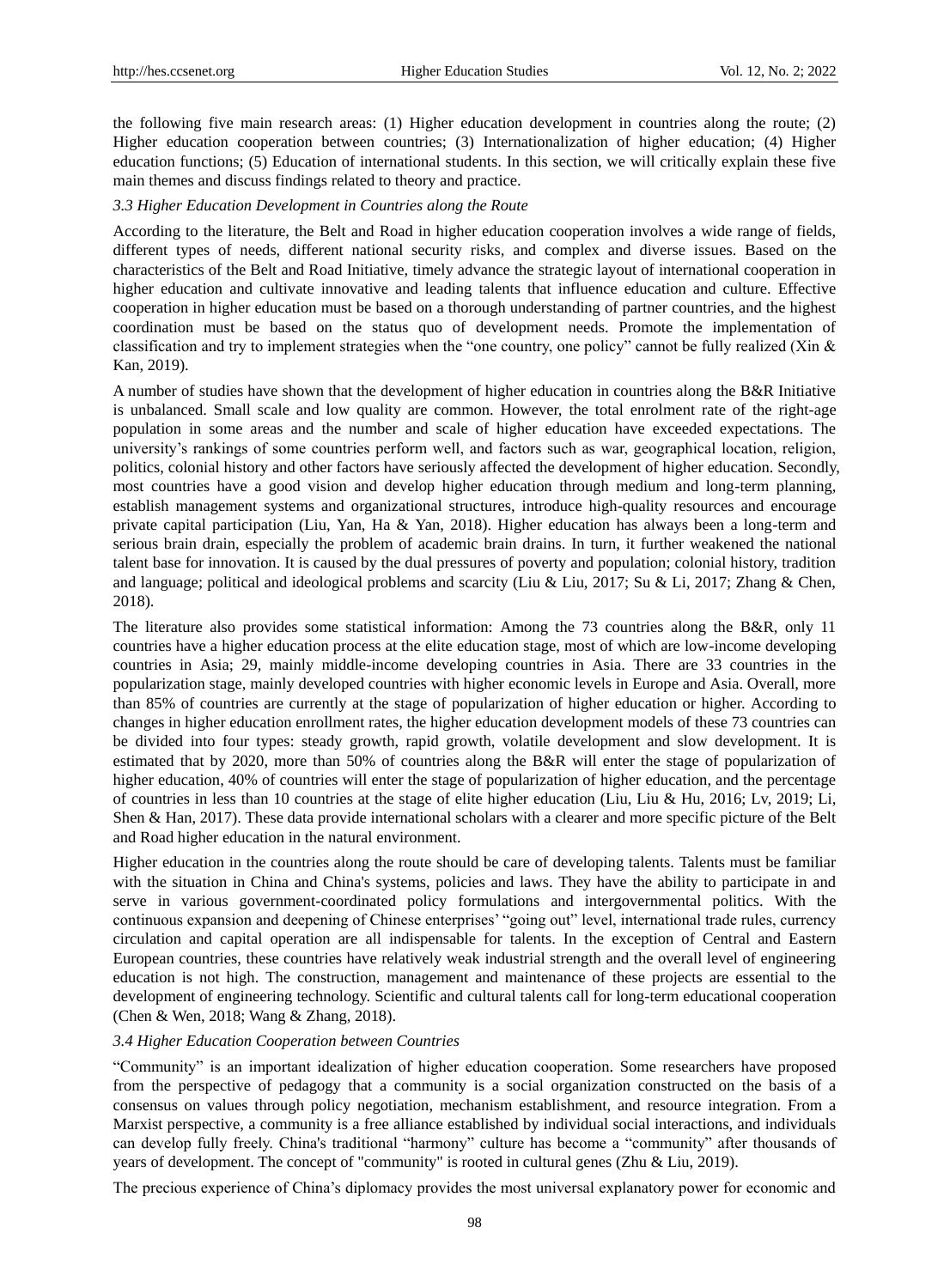social development. Regarding the true meaning of "community", although there are differences in different contexts, the common explanation is that countries, regions, and social groups, based on the same interests, common goals, mutual self-identification and spontaneous establishment, make members feel ownership, identification and security. The essence of community is the process of achieving goals by reaching consensus on common interests and goals, cultivating public authority, and building the right to speak (Zhu & Liu, 2019; Qie & Liu, 2018). The foundation of the B&R in higher education is the sharing of values, goals, resources and risks among all countries. It is a new concept and model, a community of interests, vision, social culture and order (Zhu & Liu, 2019).

Li and Ruby (2020) stated that in May 2015, the New Silk Road University Alliance (UASR) was established in Xi'an, initiated by Xi'an Jiaotong University. There are currently 151 universities with members, and scientists from 38 countries and regions share the mission of academic development on the Silk Road, promote regional opening and development, and strengthen exchanges and cooperation. And it pays special attention to the B&R and Eurasian region, with 40 or more universities from China and 20 universities from Russia. Many members even come from outside of the region, including replacement members from New Zealand and more than a dozen universities from France. In the same year, 46 universities from serial countries formed the "One Belt One Road" University Strategic Alliance (OBORUSA) in Dunhuang, Gansu. In 2016, the Central Asian University Alliance (CCAUC) came from more than 170 universities in 25 countries/regions, gradually developing a higher space along the common `Belt and Road' route, promoting higher education exchanges and cooperation, and promoting economic and social development. Established in Urumqi, it is a member of 51 higher education institutions in seven countries along Xinjiang. CCAUC began to organize regular forums to improve student mobility and credit transfer between China and Central Asia.

On the other hand, the growth of Confucius Institutes in the region has relaxed the qualifications for joining these alliances. The membership qualifications introduced by the establishment of the "Belt and Road" are also replaced by countries along the "Belt and Road". Although these networks include coastal universities in China, any of the founding members or initiators of these three networks are located in important places along the historical Silk Road. Xi'an is the starting point of the ancient Silk Road, and Dunhuang is the main historical stop. The historical Silk Road is the most famous route through Xinjiang from the east to the northwest border. In contrast to the more well-known international activities in eastern and southeastern China, these three alliances have drawn attention to the internationalization efforts of landlocked countries

China has the world"s largest cross-border education resources. Setting up universities abroad, studying in China, and studying abroad have become the "three in one" of cross-border higher education. There are many specific cases of higher education cooperation between China and other countries, such as China and Russia (Gua & Zhao, 2017), China and Pakistan (Shi & Zhang, 2019). Among them, Liu, Yan, Ha and Yang (2018) carried out more prominent empirical research on it. They found that developing higher education cooperation in the form of projects is one of the main ways for countries to connect with Chinese higher education. During this period, international cooperation projects were carried out in 9 provinces and cities, including 31 cooperative education projects including Beijing, involving 6 countries including Russia, Belarus, Poland, Singapore, Ukraine, and India. Among them, Russia has the most with 19 companies. Confucius Institutes are gradually established in countries along the route and become a successful example of school construction. At the same time, the establishment of cross-border higher education entities and a higher academic reputation are also underway. China is gradually reversing the "Talent Trade Deficit" pattern in the international academic market, becoming the world"s third-largest overseas study country. Among them, academic and non-academic research in countries along the B&R are the main subjects. The interview also shows that countries along the Belt and Road have always regarded studying in China as an important way to improve the quality of higher education talents. International students are an important indicator of the degree of internationalization of a country. China's diplomatic exchanges with countries along the B&R are getting closer. The number of documents and foreign affairs activities are increasing, and the development trend of bilateral or multilateral diplomatic relations in higher education is constantly improving. More importantly, the institutionalization and standardization of international cooperation in higher education has been on track.

Zhang and Liu (2019) discovered that international higher education cooperation under the Belt and Road Initiative is diverse and expanding in scale. In terms of talent exchange, as of 2017, a total of 317,200 international students from countries along the route have come to China for studying, accounting for 64.85% of the total number of international students in China (Ministry of Education of China, 2018). The number of international students in China reached 61,600, an increase of 15.7% over the previous year. In terms of school-running cooperation, as of June 2018, China has already had 300 cooperative school-running institutions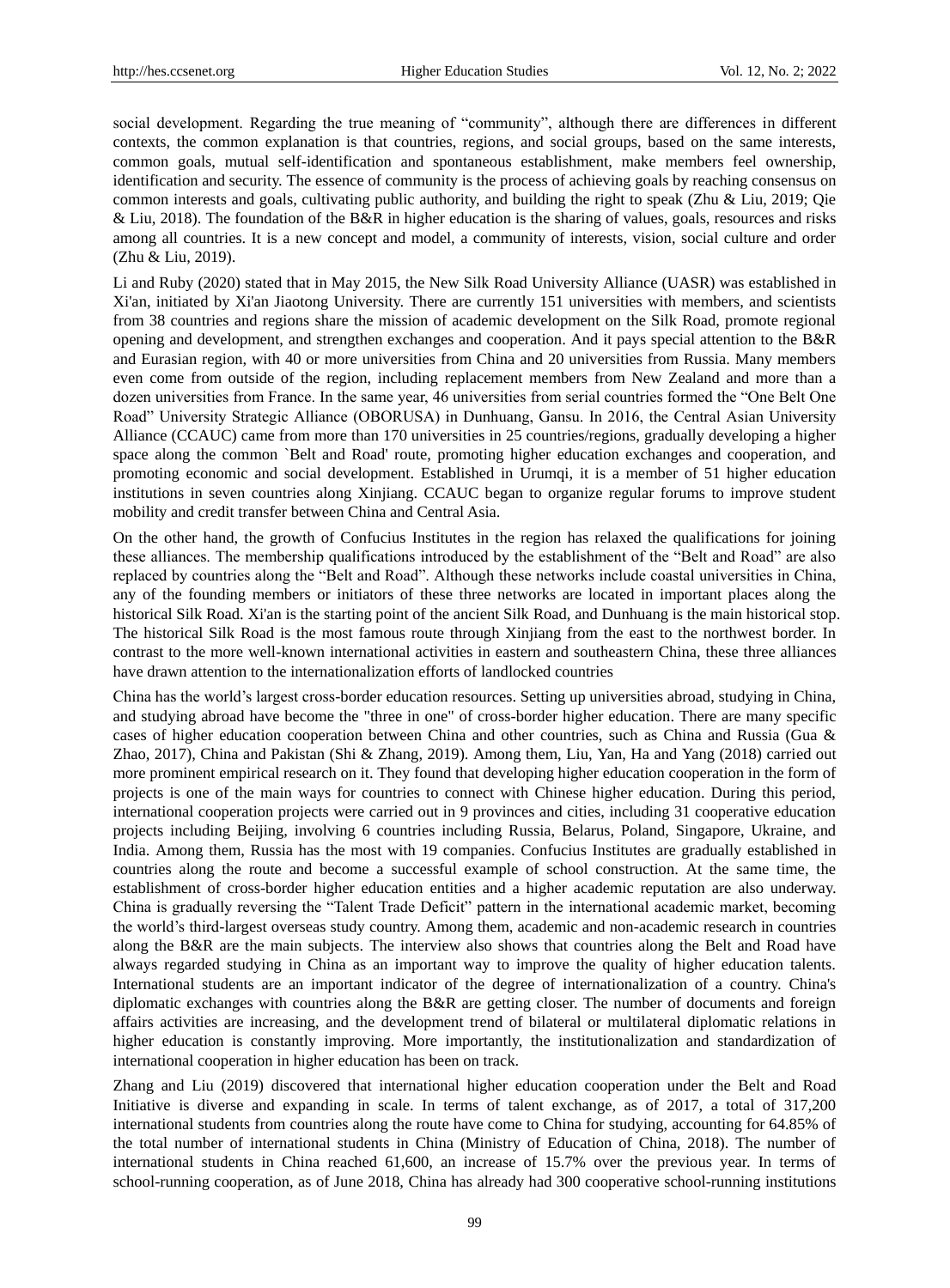and projects. Universities in Russia, Ukraine, Singapore, India and other countries/regions have participated in cooperation projects in 26 provinces and cities in China. In the aspects of language and cultural exchanges, China has established 140 Confucius Institutes and 135 Confucius Classrooms in 52 countries along the route, accounting for 26.7% and 12.1% of the total number of Confucius Institutes respectively. Confucius classrooms in the world. For foreign education assistance, universities across China have established educational assistance bases to help countries build buildings, provide equipment, and dispatch teachers.

In addition, ASEAN countries are in a favorable position, and they have maintained close economic and trade exchanges with China for a long time. Together with the continuous development of ASEAN's integration process, the international influence is increasing, and it is destined to It will become a priority area for China to build the 21st Century Maritime Silk Road (Zhou & Luo, 2016; Ma, 2017; Liu, 2018; Wang & Zhu, 2019; Jia & Fang, 2018). China and Russia signed mutual recognition of academic qualifications as early as 1995, degree and certificate agreement. Further, a confident India can leverage the Chinese initiative to its own advantage in the areas of connectivity, manufacturing and higher education sector (Sachdeva, 2018). Except for the relatively complete China-ASEAN educational cooperation system, there are not many regional cooperation agreements between China-Arab, China-South Asia, China and Europe. For example, China and Arab countries have not yet signed mutual recognition of academic qualifications, degrees, etc. These policies have affected China's extensive and in-depth participation in educational exchanges and cooperation, such as cooperation with universities (Liu, 2018).

Lee, Lo and Abdrasheva (2020) found the theoretical thinking on the globalization and internationalization of higher education emphasizes the tension between different ideologies of higher education. According to the literature, competition among nations, economies, knowledge, and status will generate this pressure to drive the development of higher education. They focused on the institutional logic that inspires the University of Kazakhstan to interact with it. Lee, Lo and Abdrasheva (2020) investigated the interpretation of higher education in Kazakhstan and responded to China's vision for a global order. Based on the interviews conducted by 10 higher education institutions (HEI) in Kazakhstan, institutional leaders in Kazakhstan concern on utilitarianism, seeking income generation, connections with industry, and providing students with employment and continuing education opportunities. The findings indicate that the leaders of Kazakhstan"s institutions regard the "Belt and Road" initiative as a policy to establish ties with China, rather than ties with participants defined by geographical location, a common history, and the unity emphasized by Chinese discourse. Unfortunately, China"s ambitious global cooperation goals have not resonated globally. Even neighboring Central Asian countries rarely appear among the participants. For Kazakhstan, the obvious utilitarian logic may only lead to short-term gains when Chinese counterparts recognize the limited benefits of cultural exchange. Higher education in Kazakhstan can support students' interest in Chinese in the following ways: 1. Confucius Institutes are used as the work foundation of cultural institutions. 2. Kazakhstan participated in the study at the Silk Road International Summer School of Xi'an Jiaotong University. Universities can expand to faculty exchanges and eventually achieve research cooperation.

Existing researches also show that the higher education cooperation of the Belt and Road Initiative is very uneven. In addition to the good cooperation with ASEAN, the exchanges between China and South Asia, the Arab League and Central and Eastern Europe in terms of mechanism, student exchanges, teacher exchanges, research cooperation and cooperative education are also restricted. This deficiency is not only reflected in bilateral exchanges, but also in Chinese higher education entering these regions (Li, 2017; Ma & Zhou, 2019).

- 1) Continue to expand the scope of higher education cooperation, improve the scope of higher education cooperation, and expand the participation structure the depth of cooperation is the basic task (Li  $\&$  Liu, 2019; Che & Xu, 2020; Zhou & Zhang, 2018; Liu, 2016; Liu, 2020);
- 2) Strengthening the training of language talents and professional and technical personnel and promoting the flow of talents is auxiliary work (Shi & Zhang, 2019).
- 3) Develop professional standards for teacher education and establish a comprehensive higher normal education system (Qu & Liu, 2019).
- 4) Promote mutual recognition of degrees (Fang, Sun & Huang, 2018).
- 5) Strengthen the quality assurance of cross-border higher education (Xue, 2016a; Jia & Fang, 2018).
- 6) The aid method should combine bilateral project cooperation with multilateral aid, and continue to develop more scholarship programs (Teng, Ding, Chen & Wang, 2018).
- 7) Exchanging the diversified role of Confucius Institutes as a cultural platform (Li & Tian, 2017).

Additionally, Liu (2017) believed that China has introduced strong engineering technology and high-quality capital in the natural sciences of Malaysia to enable higher education to achieve mutual benefit and win-win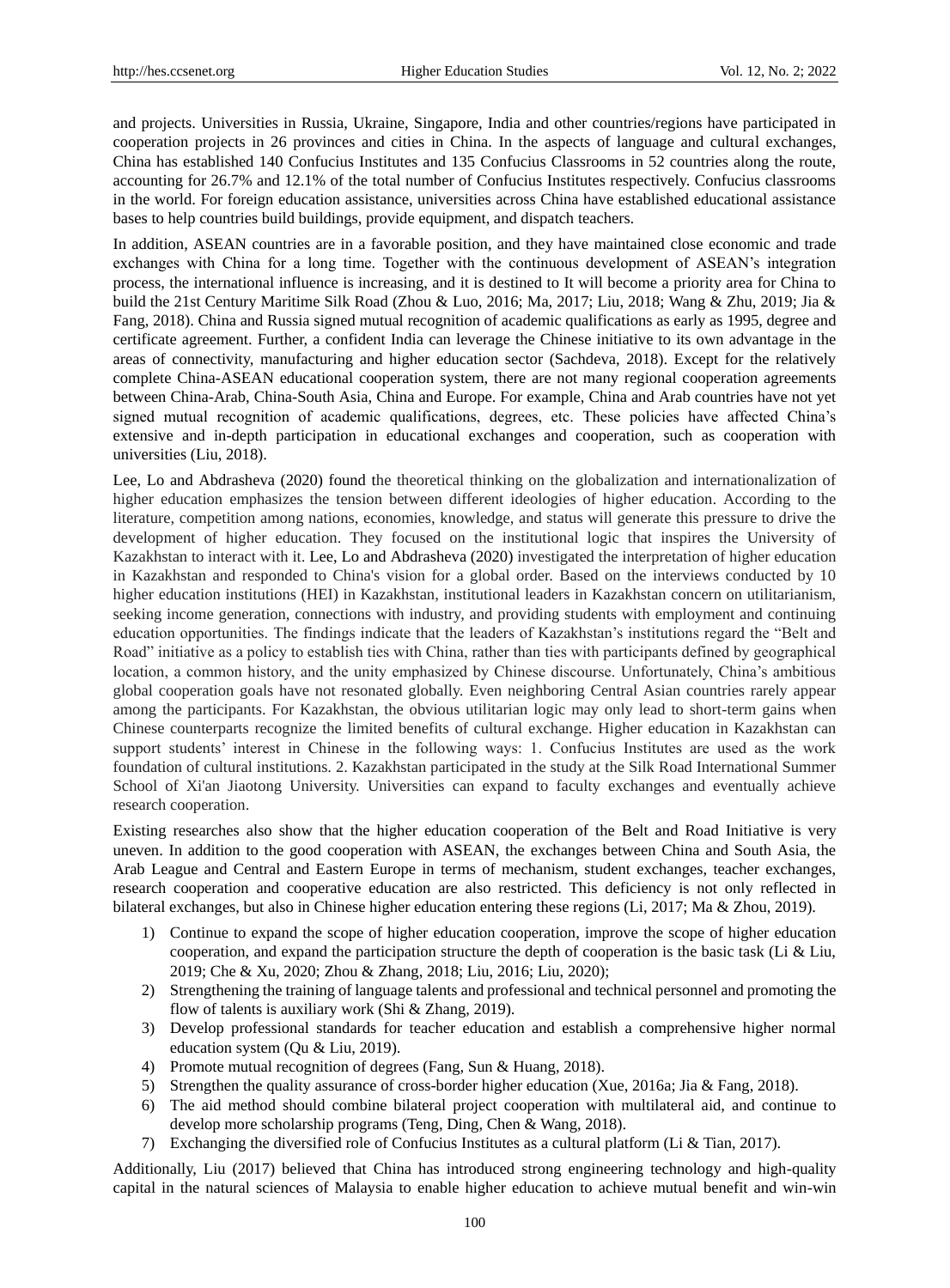through cooperation and complementarity. For areas where the development of agricultural science and humanities is weak, China should promote high-quality educational resources in this field to Malaysia. Since the development of various disciplines in Thailand is relatively balanced, China should encourage and strengthen the interaction between university social science disciplines, medical and health, engineering and technology exchanges, promote cooperation and the sharing of educational resources between the two countries, and consider appropriate Thai exports to Chinese agriculture technology, natural science and humanities quality education resources.

Some studies have shown that China can learn from the cases of other international companies. By studying the background, operating mechanism and existing problems of typical Barents Sea transnational universities, it is recommended that China build educational communities along the B&R and carry out cross-border higher education activities B&R in the regions. At present, we should fully understand the value and role of cross-border universities from a strategic perspective, and actively build them; promote mutual recognition of degree levels, and strengthen the quality assurance of cross-border higher education; raise resources from multiple sources to expand the source of school operating entities; smooth communication and coordination mechanisms to promote in-depth pragmatic cooperation (Xue, 2016). China can learn from Yale National University Corporation: professional selection and course structure, registration methods, and strengthen quality assurance.

- 1. Expand and use alliances to cooperate with first-class universities in countries along the route.
- 2. Promote the integration of admissions and examination mechanisms and expand the scope of mutual recognition of degrees.
- 3. Attach importance to undergraduate education and teaching, and jointly build the College of Humanities.
- 4. Comprehensively strengthen the construction of the quality assurance system and improve the relevant legal mechanisms (Liu, 2017). Such as overseas Russian Architecture School (Xue, 2016b), Japanese Language and Culture (Gong, 2016).

## *3.5 Internationalization of Higher Education*

Researches have shown that expanding education opening is a major global issue related to the sustained and stable economic development and the guarantee of long-term social stability (Zhao, 2016). To promote the multicultural identity of the world and to form a multicultural ecology, in which different cultures coexist and depend on each other, complement each other, use international consciousness and ability to cultivate world citizens, the vision of all mankind, and build a community. The destiny of serving people is a sacred international higher education mission and a rational choice in all aspects (Li, 2019; Xu, 2019). Culture can be defined as *a group of people's beliefs, values, rules, norms, customs and tradition* (Yue, 2020). Professional certification is a guarantee for quality. China should reflect the responsibilities of a major country, such as the National Qualification Framework (Wang, 2017). The professional international certification system fundamentally eliminates the flow of professionals (Bao, 2018).

In the Guo (2019) research, in the "2018 QS World"s Best Student Cities" report released by the international higher education research organization QS (Quacquarelli Symonds), 13 of the top 100 cities in the world are in the United States, 10 in the United Kingdom, 8 in Australia, and only 3 cities in mainland China, and the highest ranked Beijing is only 26th, far lower than Tokyo (2nd) in Japan and Seoul (10th) in South Korea. It can be seen that regardless of the number or quality of the ranking, there is still a big gap with the traditional higher education power. Judging from the six scoring criteria in the ranking, Chinese cities score significantly lower in attractiveness, student diversity and the number of world-class universities. There is a lot of room for improvement. The identity of the 985 projects & 211 projects are solidified. These labels have led to uneven allocation of resources for universities. Local universities are not in first-tier cities or provinces and cities. Resource allocation is relatively weak. Local government financial investment is insufficient. It is inconvenient for transportation and talent introduction, the cost of running a university is difficult (Li, 2017; Guo, 2019).

There is also evidence that an important part of China"s higher education, local colleges and universities play a role of knowledge and intellectual support in regional economic and social development (Xue, 2018; Qian & He, 2017; Ma & Zhang, 2016). The in-depth advancement of the B&R Initiative has transformed many ethnic minority areas in China from the former marginal areas into bridgeheads for opening up. The economic and social development of ethnic regions is facing new historical opportunities. Especially the opening up and cooperation of higher education. Universities in minority areas should have a deep understanding of the practical basis of integration (Xue, 2019). Therefore, internationalization is an inevitable trend in the development of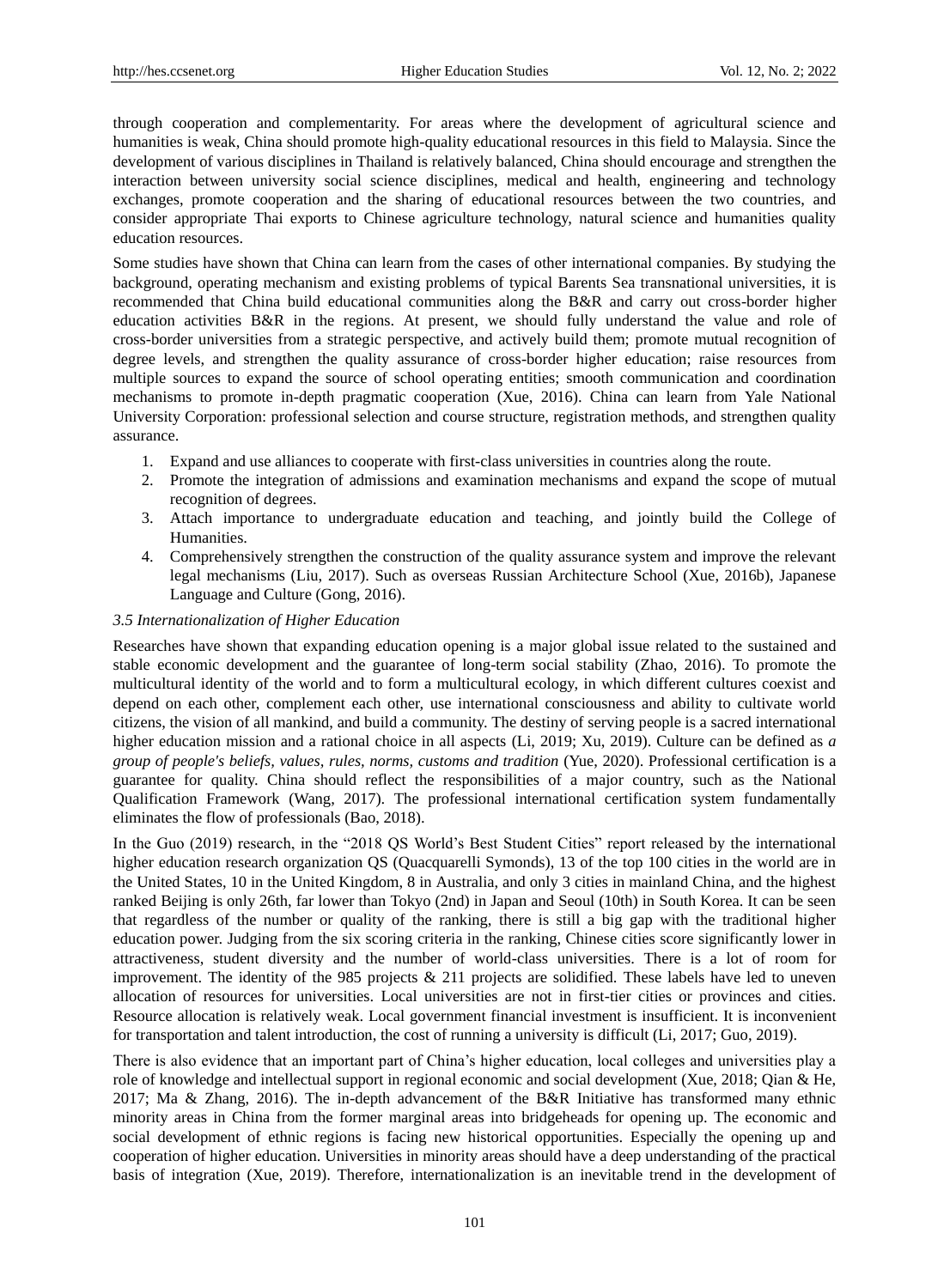higher education.

The implementation of the B&R Initiative requires colleges and universities in ethnic areas to speed up the process of internationalization and meet the demand for talents (Chen, 2018). This initiative will bring new opportunities for the development of higher education in Guangxi. According to the 2018 QS Asia Top 400 University Rankings, Guangxi has only one university on the list, with a total of 73 universities and universities, including 3 from Singapore, 26 from Malaysia, 14 from Thailand, 17 from Indonesia, 6 from the Philippines, and Brunei There are five and Vietnam has two. Ranked 69th in Guangxi University (Qin & Wang, 2018). Internationalization is one of the major forces shaping and developing international relations. Zhao and Yu (2018) argued that higher vocational education in Yunnan province is deeply influenced by it. The "Belt and Road" initiative is an unquantifiable globalization, and its revenue is undoubtedly huge. It is also difficult to calculate international influence activities, because the knowledge industry is usually an overall economy with large amounts and rapid growth. Yunnan Province should pay more attention to the four aspects of the international vocational education development plan, including governance, operation, service and human resources, in order to achieve international sustainable development.

The implementation of the B&R Initiative requires colleges and universities in ethnic areas to speed up the process of internationalization and meet the demand for talents (Chen, 2018). This will bring new opportunities for the development of higher education in Guangxi. According to the 2018 QS Asian Top 400 University Rankings, Guangxi Province has only one university on the list, with a total of 73 universities and universities, including 3 from Singapore, 26 from Malaysia, 14 from Thailand, and 6 from Indonesia. From the Philippines, Brunei has five and Vietnam has two. Ranked 69th in Guangxi University (Qin & Wang, 2018).

The B&R Initiative involves the construction of common goodness, policy implementation, economic development and cultural inheritance (Li, 2018). At present, higher education in western China still faces problems such as a shortage of high-level leadership talents, misalignment of supply and demand, insufficient basic guarantees, and poor development environment (Wang & Mai, 2019; Wei & Li, 2017). The scope of talents participating in the country"s side of demand includes infrastructure construction, transnational trade, capital operations, technological innovation, cultural communication and other fields. Specifically, it can be divided into three types of talents (Hu & Shi, 2018): infrastructure construction, regional economic and trade, and cultural exchange and cooperation (language). The internationalization of higher education has a history of more than 40 years, and its characteristics of development over time are very obvious (Zhang, 2019).

The B&R Initiative has also opened up Hong Kong"s higher education to the internationalization, and further brought policy advantages. The University of Hong Kong has adjusted its majors in accordance with economic development trends and industrial structure needs and has integrated educational resources in the region. Combining its own characteristics and advantages, it has strengthened exchanges with countries along the route. Collaborate to cultivate compound talents with an international perspective, while using the university-industry-research linkage model to serve the society. In short, in terms of higher education cooperation platforms and mechanisms, collaborative innovation and cooperative school education, the initiative has brought "fresh blood" to Hong Kong's higher education (Zhuo & Li, 2018). Similarly, the "Macao Belt and Road Higher Education Exchange Association", the "Belt and Road National Education Promotion Association in Macao" and the "Macao Belt and Road Business and Professional Services Coordinates in Mainland China" were established in Macau (Kwong, 2020).

The universities in Fujian Province have put forward the internationalization goals, but there are still many weak links in actual work. Universities lack a master plan for international exchanges and cooperation, the goals, paths and guarantees for internationalization of schools are not clear, and the endogenous motivation is insufficient (Wu & Guo, 2017). Energy universities participating in the internationalization of higher education should reduce the direction of cooperation according to the orientation of the school (Zhang, 2018). The internationalization trend of Guangdong"s higher education has been recognized by most universities in China, but there is still a certain gap between it and "complete internationalization". Insufficient international funds and obvious differences in the internationalization of teachers, the proportion of international students in China needs to be increased (Luo, Zhou & Hu, 2017). There are unreasonable places in Tibetan universities in terms of talent concept, curriculum, professional structure, teaching staff, and international practice (Cheng & Dun, 2019). Gansu Province needs improvement, which is mainly reflected in the weakness of the "Belt and Road" background platform, talent training structure, and research scope (Li, Wang & Zhang, 2019).

## *3.6 Higher Education Functions*

Many literatures show that higher education under the Belt and Road Initiative works through three ways: talent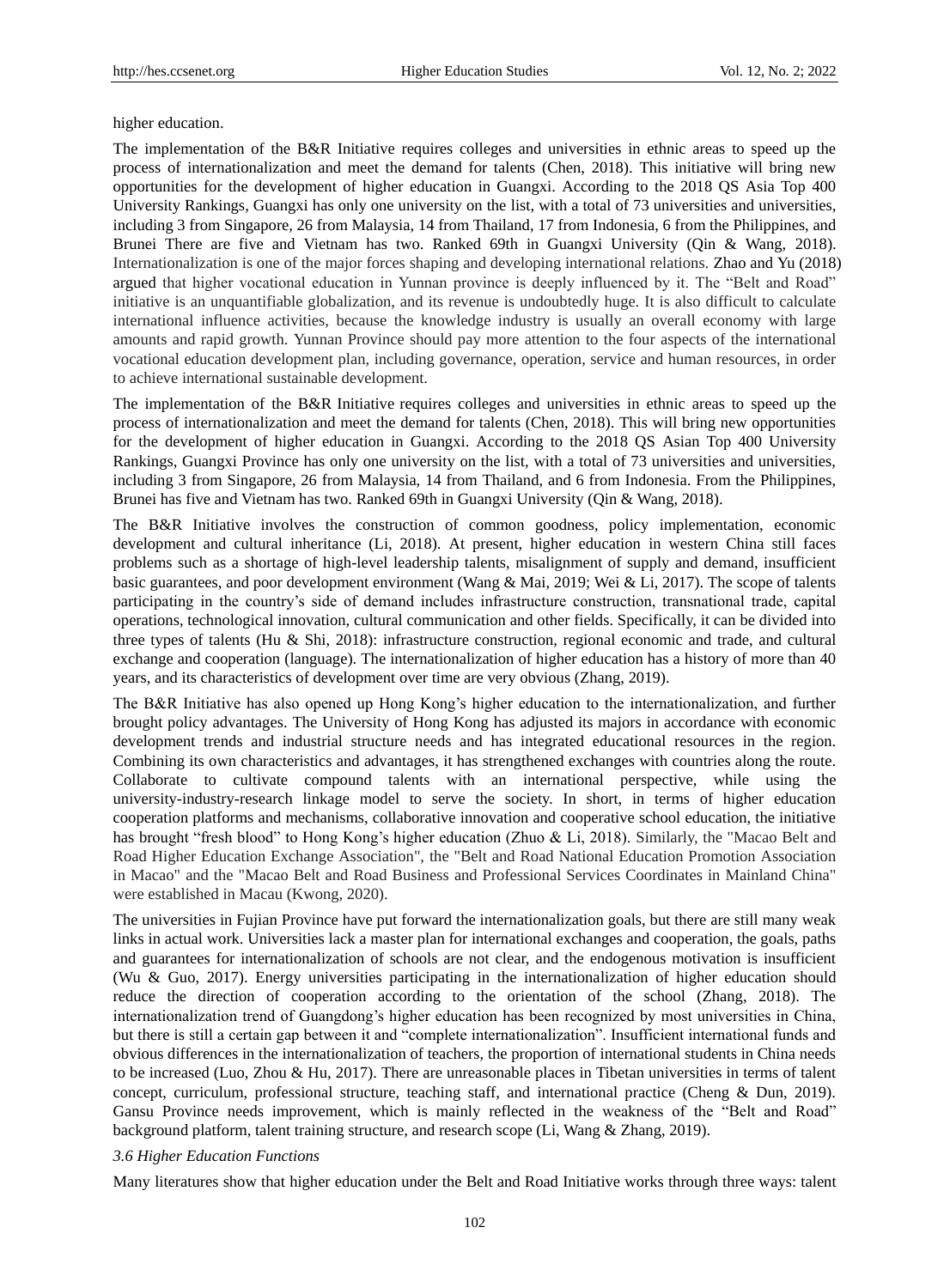education, service trade, and voice. Research tends to focus on the characteristics of individual group types. As many industries and companies gradually go abroad, China urgently needs talents with cultural literacy and professional skills. To this end, first, universities should focus on building cross-cultural colleges, integrating internal resources, and assigning teachers to the "project practice system" of the Belt and Road Initiative. Higher education carries out scientific research cooperation and cultural exchanges, cultivates think tanks (Lin, 2016), improves the ability and level of talents, and attaches importance to the professionalism and practice of students (Zhu & Liu, 2018; Cheng, 2016; Liu & Ha, 2017). The play of soft power is far better than the competition of hard power. Talent is the key and key to the construction of the Belt and Road. Without the support and guarantee of talents such as innovation and entrepreneurial talents, international talents, non-universal language talents, etc., the vision and goals of initiative cannot be realized. The higher education sector should use "endogenous" and "extension" as the path to update concepts (Zhou & Kan, 2015; Zhu, 2017). The three basic links and six aspects of talent introduction--process training--talent output export are closely connected with the international talent training framework system (Wen & Jiang, 2015).

Almost all returned academic talents came from Singapore, Russia and Israel, and flowed to Beijing, Shanghai and Jiangsu. They majored in materials science, engineering technology, electronic information, civil engineering, chemistry, biology and physics (Lv, Ha & Chen 2017). The Ministry of Education has selected many universities with different characteristics and advantages as educational aid bases in different regions of the country. These bases have played an active role in promoting education assistance in China, but there are also some problems, such as small numbers, unreasonable regional and professional layout, and insufficient teachers (Zhuang & Liu, 2018; Bao, Zeng & Zhang, 2016). While continuing to strengthen the professional education of science and technology, the education of humanities and social sciences is also scientifically and reasonably increased to better meet the needs of the national development strategy (Wang, 2016). The implementation of the B&R Initiative has spawned the higher demand for foreign languages in China. The current in-depth investigation of foreign language education should be strengthened. Effective integration and new layout of domestic and foreign language higher education resources are needed. Leaders carry out external language higher education reform under the background of the B&R Initiative (Xu, 2017).

China"s engineering education disciplines and majors basically cover all kinds of talents needed by countries along the route. National engineering education in different regions along the route has its own advantages and disadvantages, so the education cooperation should have its own focus (Lin & Hu, 2016). The implementation of the B&R Initiative has spawned a higher demand for foreign languages in China. At present, in-depth research on foreign language education should be strengthened. New higher education resources at home and abroad need to be effectively integrated. Leaders carry out external language higher education reforms in the context of the Belt and Road Initiative (Xu, 2017).

Higher education service trade occupies an important position in the world service trade market. Among them, the education export based mainly on the education of foreign students is the main content, with great development potential. The main influencing factors are demand, cost, convenience and communication conditions. The number of Confucius Institutes, the ratio of per capita income and scholarships have had a significant positive impact on China's higher education exports, and the regions along the route are uneven (Chen, 2018). The discourse power of higher education is a special power relationship formed by the combination of discourse rules and practical discourse facts. The internationalization of capital laid the foundation for the discourse rule of Western higher education.

For a long time, the discourse power of higher education in Asia and Africa has been in a state of introduction, imitation and reference. The B&G Initiative brings development opportunities and promotes its independence. China"s "double first-class" higher education initiatives have set an example for countries along the route to rebuild their discourse power in higher education (Ma, 2018). If higher education wants to gain strong vitality, it must take advantage of the strategic opportunities of this initiative. Setting standards and making them international is the only option for developing higher education with Chinese characteristics. China must establish higher education quality standards with its own cultural implications (Huang & Wu, 2017; Zhu & Liu, 2020).

It is inevitable to build a higher education discourse system with Chinese characteristics. It is the correct meaning for building a strong higher education country. It is also the key to implementing the B&R Initiative and building a common future community for mankind. The difficulty lies in the lack of "four self-confidence" in higher education, the socialist higher education thinking, the imperfect theory and system with Chinese characteristics, the weak international competitiveness, and the low level of internationalization. The countermeasure is to enhance the persuasiveness, credibility, attractiveness and creativity of the higher education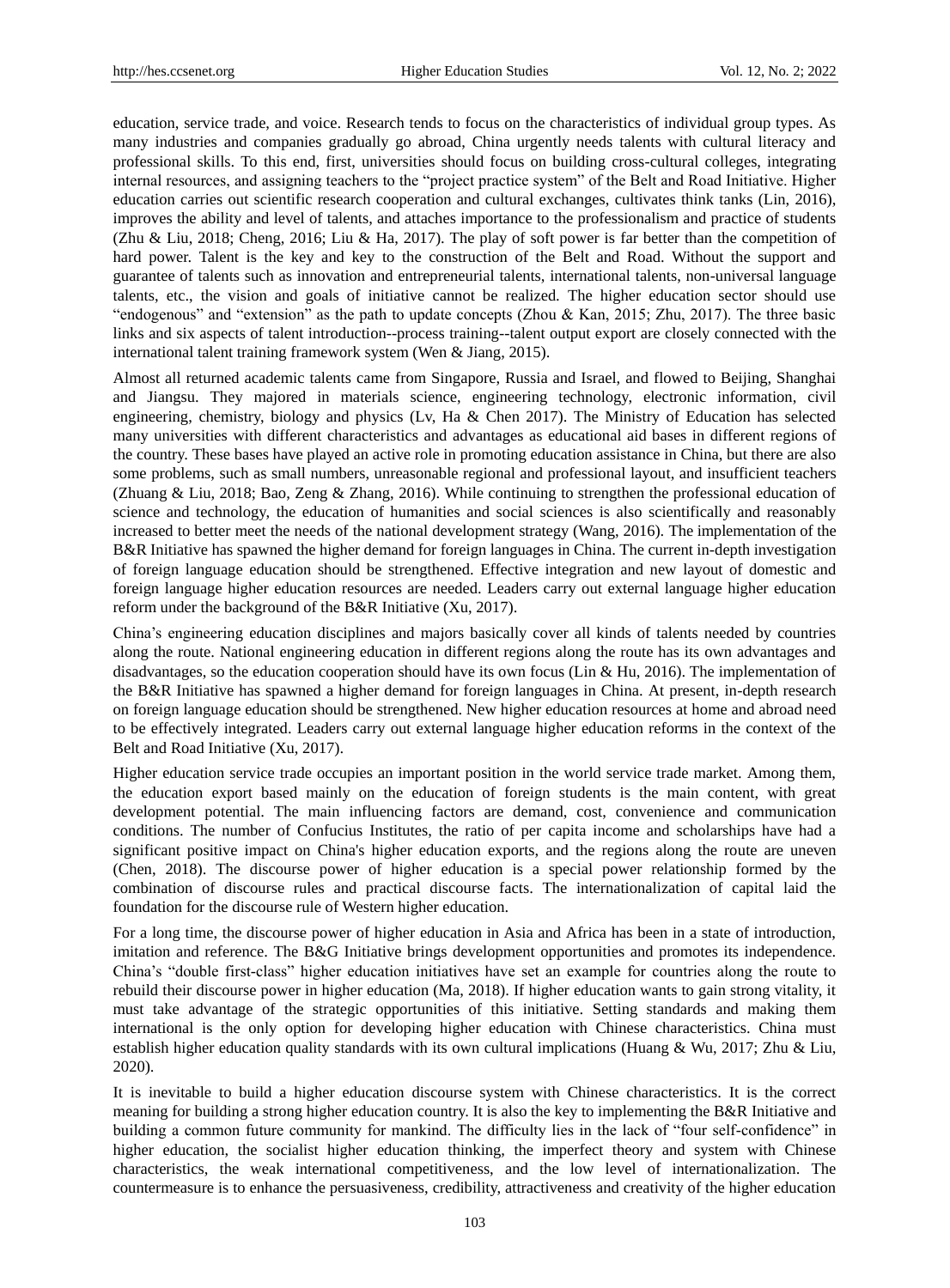discourse system with Chinese characteristics (Luo & Guo, 2019).

#### *3.7 Education of International Students*

Compared with the development of higher education in China, with the exception of Confucius Institutes in various countries, the export of higher education has been developing slowly. In Huo (2020)"s study, it was found that since the official launch of the BRI in 2015, the driving factors of China's macro and micro environment have accelerated this process. His finding proved that macro and micro factors, such as high exports, low exports, imports and tariffs, and China"s high-quality higher education have become the assets, which will increase the number of international students coming to China to study. While from economic, culture and society domains, the Belt and Road Initiative also plays a similar role.

Gong et al. (2020) used second-hand data to analyze the factors that influence the Belt and Road Initiative as the expansion strategy of Chinese universities in the education market, including the following aspects: First, the BRI helps China and other countries along the route (such as Russia, Malaysia, etc.) expand the field of higher education. Second, psychological distance is one of the most critical factors to "drive out" international students. Third, in 2014, the number of international students in China accounted for 8% of the global student population, which means that China becomes the world's third largest importer of international students. The links between non-entities in the countries along the BRI are related to rules and regulations, especially close to culture and education. In addition to physical connections, attention should also be paid to related roads and transportation infrastructure. Among higher education institutions in 60 countries, even though educational systems similar to those along the "Belt and Road" have been discovered along the way, there are still difficulties in promoting cooperation due to differences in economic and cultural backgrounds. As an important part of global talent, international students are becoming more and more prominent. Therefore, effective strategies or methods, such as enhancing the level of infrastructure, reducing unemployment and tariff rates, improving university academic rankings, and giving play to the synergy of education and industry, can help universities and colleges attract students from all over the world.

The Belt and Road Initiative has important educational significance for foreign students in higher education. Therefore, these studies are aimed at China"s international projects. Among the countries along the Road, 39 are in the early stages of development, mostly low-income developing countries; 4 countries are in the middle of development, and most of them have relatively high economic levels. The three countries in this period were all resource-based or high-level economies. Overall, 93% of countries are still in the pre-intermediate stage of development for international students. Input modes can be summarized into four types: continuous growth, rapid growth, volatility and continuous slowdown. According to the changes in the scale of student output and growth rate, the export model can be summarized into four types: high-speed development, rapid development, low-speed development and reduction (Liu & Lei, 2019).

Peters (2020) thought, in this new environment, foreign students from the Belt and Road Initiative enter Chinese universities. These students were squeezed out of their home country universities and attracted by Chinese scholarships. Countries from the route of Beijing's massive infrastructure plan are pouring into China, reshaping regional education and affecting global higher education. In the past year alone, the number of students enrolled in partner countries of the "Belt and Road" increased by 12% to 317,000 students. Six Chinese universities have become "magnet institutions" for BRI developing countries.

The distribution of the country"s international students coming to China along the houses in each province is not random, but it shows an important positive spatial autocorrelation, that is, fewer foreign students studying abroad in the capital city of a province and close to the city Ye Xiao (Liu & Yang, 2018). Asian students make up the majority, while African students have the highest growth rate. The structure and academic level of international students have been continuously optimized, and the choice of subjects has become more diverse. Scholarships have become an important lever for high-level talents to study in China (Li Fang, 2018; Wei, Yuan, Lai, 2018). However, the international market share of China's overseas education is relatively small, and the total amount of high-quality higher education is relatively low. Dominant majors can hardly meet the needs of international students. It is recommended to build world-class universities, disciplines and professional groups, policy chains for studying abroad, and optimize the overall environment for studying abroad (Li Fang, 2018; Zhang, 2018).

Relevant departments should promote the mission of the International Exchange Association in promoting the education and publicity of foreign students in China, strengthen exchanges and cooperation with other countries, attract more high-quality students to study in China, and increase international awareness of the popularity and influence of my country's higher education. Key majors involve language, transportation, architecture, medicine, energy, environmental engineering, water conservancy engineering, biological science, marine science,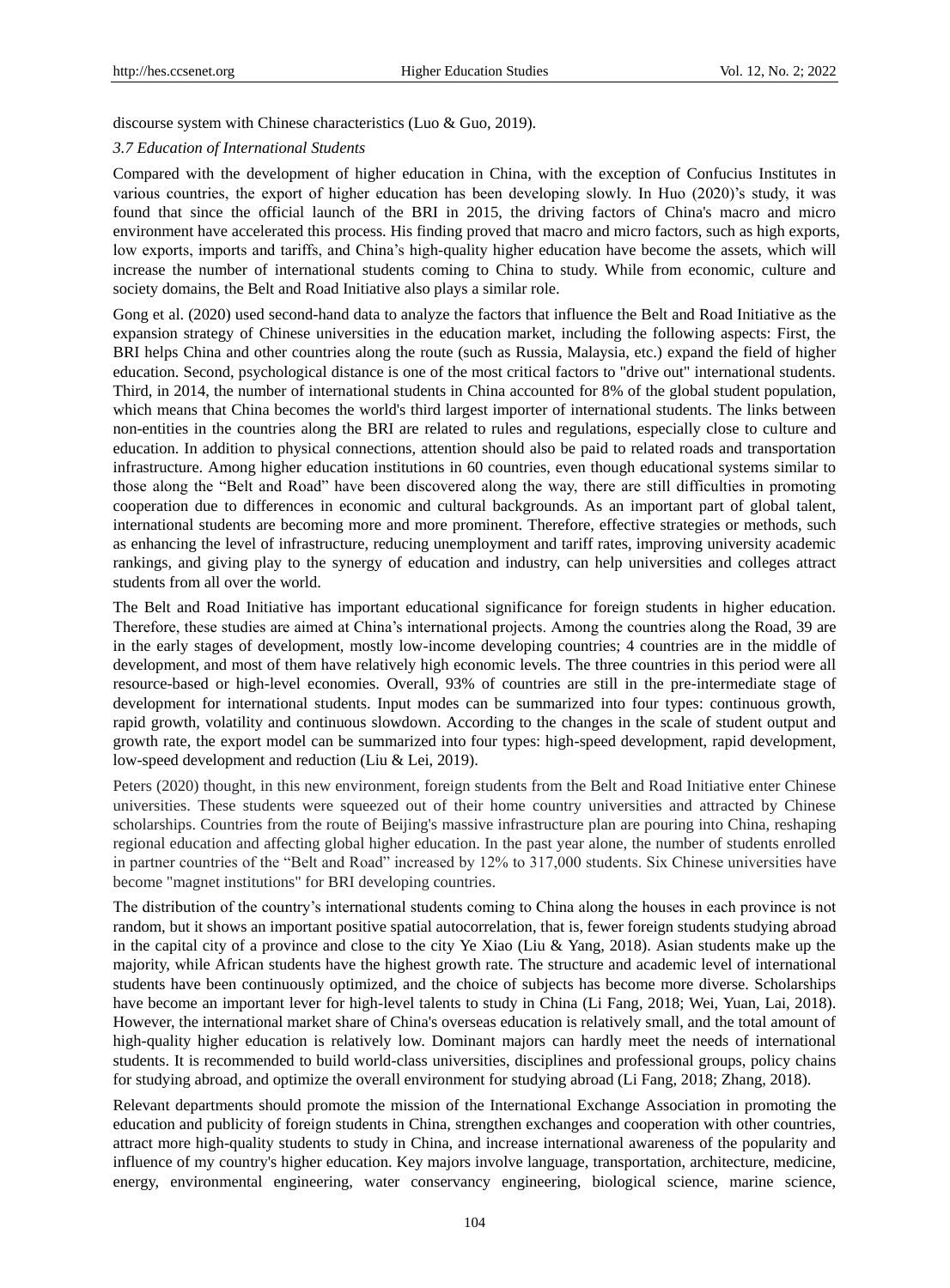ecological protection, cultural heritage protection, etc. (Yu, Hubert & Qu, 2020). The proportion of international students has gradually expanded. However, there are also problems such as the low overall scale, the structure to be optimized, the subsidy system has not been established, and the single promotion method. This not only requires the government to formulate policies and innovate working mechanisms at the macro level and expand the scale of education; it also requires universities to actively participate in the construction of professional courses, innovate training models, and improve teaching quality (Zheng & Ma, 2016). The education of foreign students is the basic human resource support of Xinjiang. In the past 15 years, China"s Xinjiang Province higher education student population has shown a rapid growth trend, with non-academic education as the main body, less high-level education, and increasing demand for government scholarship funds (Chen & Ha, 2018). These findings show that the education of foreign students is complicated and there is still a long way to go.

China is rapidly becoming a coveted destination and higher hub for international students, especially since the announcement of the "Belt and Road" transformation. Therefore, in September 2013, China"s higher education institutions are looking for ways to enable international students. However, teaching exchange refers to exchanges for the purpose of participation and academically to reduce students" misunderstandings in the classroom. Akhtar, Pratt and Hu (2019) proposed the learner-centered teaching communication and cross-cultural sensitivity model. This model attempted to establish the framework with three key structures: (a) the teacher"s classroom behavior and the characteristics of international students, (b) the teaching beliefs of international students, and (c) Learning outcomes. This framework will respond to the international teaching practice of students as global learners, and is committed to deepening and maintaining the internationalization of China's higher education institutions, especially under the "Belt and Road" initiative.

#### **4. Conclusions**

The purpose of this review of higher education under the "Belt and Road" initiative in mainland China is to provide an overall picture of the knowledge base. Although interest in BRI seems to be in its infancy worldwide, this field has great potential for the international academic community. Among schoolteachers, policy makers, and education professionals, people are increasingly aware that the Belt and Road Initiative plays a key role in implementing educational reforms. However, this review reveals some problems with current research. First, scholars have not yet reached a consensus on the higher education policy and strategy of the Initiative in the regional and organizational levels. People tend to regard higher education under the Belt and Road Initiative as a theoretical concept. Secondly, the research on the methodological part of these studies shows that in leading Chinese journals, more than expected proportions of studies do not describe their research methods clearly or in detail. We also noticed that some of these empirical studies did not provide enough evidence to support their main arguments. This methodological trend shows that research on higher education along the Belt and Road is increasing, and the areas of excellence in research continue to increase, but it is still far from mature. Before discussing the implications of this review study, we must first pay attention to its limitations. Implied limitations range from our conscious decision to explore to the limited source set of local languages. Although we try our best to include BRI higher education research from mainland China from the past ten years, we must admit that this review reflects our own resource availability (and limitations), and we cannot claim that it has been exhausted all studies on B&R Initiative higher education in mainland China in in 2015-2020. If we include academic papers, reports, and book chapters written outside mainland China (if any), there may be other emerging topics.

Despite the above-mentioned limitations, this article makes specific suggestions for improving higher education under the Belt and Road Initiative. First, take measures suitable for local conditions according to the specific conditions of the countries along the route. This requires an in-depth understanding of the country and the training of corresponding experts. Second, on the issue of the imbalance of cooperating countries, pay attention to countries with little or no cooperation, and maintain and develop primitive country cooperation. Third, culture is the most important means in higher education under the "Belt and Road" initiative. Fourth, provide certain resources for universities in the central and western regions to reduce the differences in the internationalization of eastern and western universities. Fifth, raise the voice of academics and culture, and even the voice of the entire East. Self-improvement is the last word. Sixth, there is still some way to go for the development of foreign students in China. To formulate appropriate policies to attract higher-level international students, the focus is still to build world-class universities to attract research talents. Provide an inclusive, supportive and trustworthy research environment.

## **Acknowledgment**

The authors acknowledge the financial support through the Institutional Research Branch of China Higher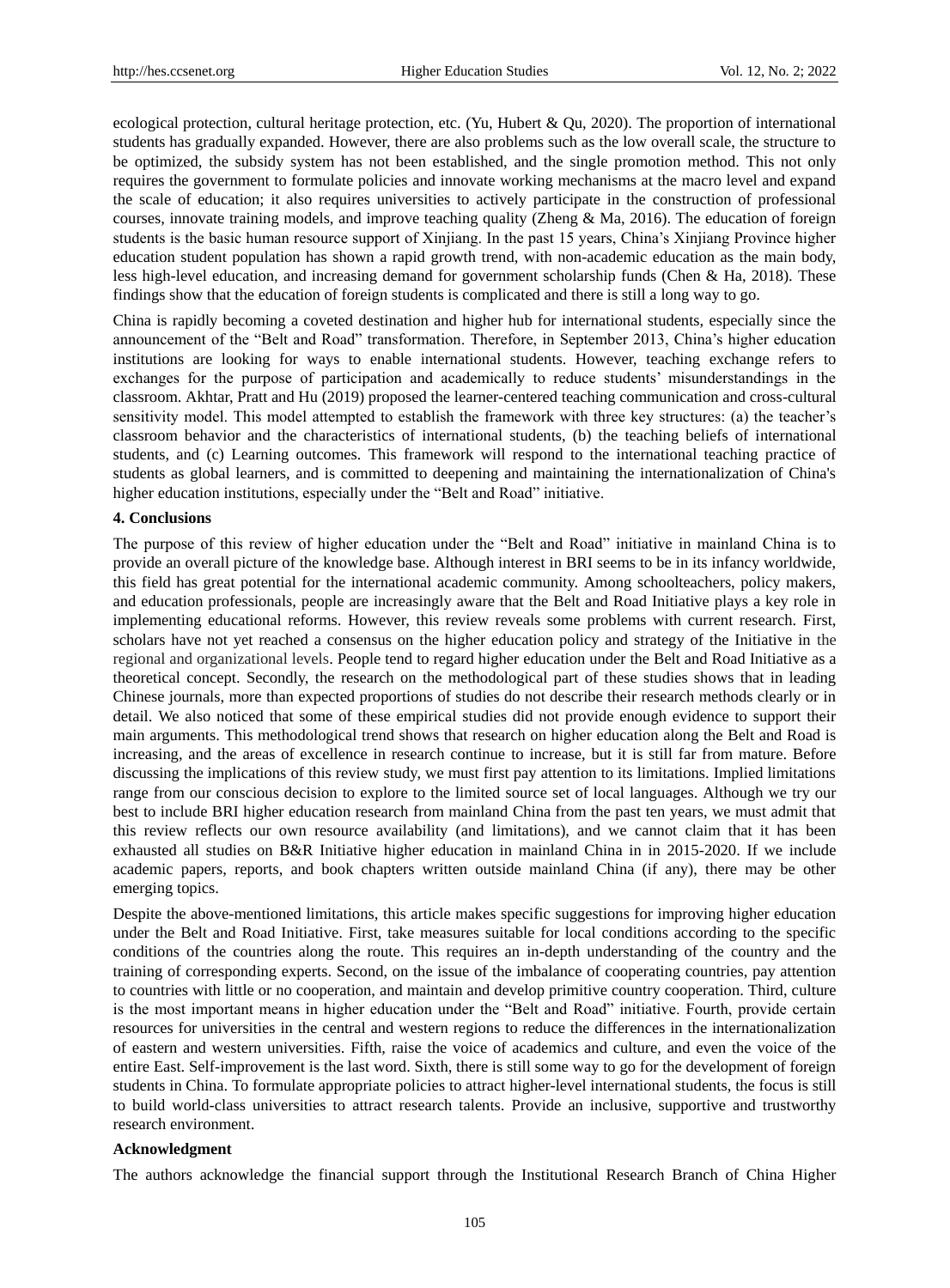Education Association "University Research and Higher Education Quality Improvement" Project: "Research on the Internationalization Strategy of Local Universities under the Background of China-ASEAN Cooperation" (2021ZSYXYJYB04).

#### **References**

- Akhtar, N., Pratt, C. B., & Hu, Y. (2019). Sustainability of the Belt and Road Initiative: An Integrated, Conceptual Framework for Instructional Communication in China"s Universities. *Sustainability, 11*, 6789. https://doi.org/10.3390/su11236789
- Alicia, G. H., & Xu, J. W. (2016). *China's Belt and Road initiative: can Europe expect trade gains?* Bruegel Working Paper, No. 2016/05, Bruegel, Brussels.
- Alicia, G. H., & Xu, J.W. (2016). *China's Belt and Road initiative: can Europe expect trade gains?.* Bruegel Working Paper, No. 05, Bruegel, Brussels.
- Bao, D. M., Zeng, X. J., & Zhang, R. F. (2016). Research Report on Developing Educational Exchange and Cooperation in the Key Areas of "The Belt and Road" Initiative. *International and Comparative Education*, *38*(12), 8-15.
- Bao, W. P. (2018). China"s Measures for Establishing the International Professional Accreditation System in Universities on the Belt and Road. *University Education Science, 5*, 81-87.
- BR net. (2021). My country has signed 205 cooperation documents to jointly build the "Belt and Road". Retrieved from https://www.yidaiyilu.gov.cn/xwzx/gnxw/163241.htm
- Cai, P. (2017). *Understanding China's Belt and Road Initiative.* The Lowy Institute for International Policy
- Che, R. S., & Xu, X. (2020). The Prospect of cooperation between China and Georgia in Higher Education under the Context of the Belt and Road Initiative. *Chongqing Higher Education Research*, 1-12.
- Chen, F. Y. (2018). Research on the trade in higher education services between my country and the "The Belt and Road" region.*Theory Journal, 6*, 73-80.
- Chen, F. Y., & Wang, T. (2019). The integration of higher education into the "The Belt and Road" economic development and path selection: Taking Shandong Province as an example. *Shandong Social Sciences, 281*(1), 182-187.
- Chen, L. (2018). The Internationalization of Higher Education in the Minority Areas The Belt and Road Strategy. *Guizhou Ethic Studies, 39*(12), 194-197.
- Chen, L., & Halima, A. (2018). The Study on the Trend of Overseas Students in Xinjiang for Higher Education in Light of "the Belt and Road"-Based on the Analysis of Statistical Data in 2001-2015. *Journal of Xinjiang Normal University (Edition of Philosophy and Social Sciences), 39*(6), 89-95.
- Chen, Q., & Wen, W. (2018). International student education in "the Belt and Road" Initiative: the mission, challenge and strategy. *Journal of Higher Education Management, 12*(3), 28-33.
- Cheng, D. Y., & Tundrub, T. (2019). A Probe into the Talents Training Mode of the Colleges and Universities of Tibet with the "Belt and Road" Initiative. *Journal of Tibet University, 34*(1), 221-226.
- Cheng, X. Y. (2016). The Way to the Innovative Personnel Training of Higher Education in the Context of the "One Belt and One Road" Internationalization. *Theory and Practice of Education, 36*(27), 9-11.
- China government net. (2015). *Authorized by the State Council, the three ministries and commissions jointly issued the vision and actions to promote the joint construction of the "Belt and Road"*. Retrieved from http://www.gov.cn/xinwen/2015-03/28/content\_2839723.htm
- Fang, H., Sun, C. W., & Huang, S. (2018). Reflections on the construction of a cultural and educational community of universities in Northeast Asia from the perspective of "The Belt and Road Initiative". *Dongjiang Journal, 35*(3), 106-110.
- Gong, S., Huo, W., Wu, M., Huang, Y., Gong, J., & Wang, D. (2020). The impact of the Belt and Road Initiative on the expansion of China"s higher education in overseas markets along the route. *Thunderbird International Business Review, 62*, 263-277. https://doi.org/10.1002/tie.22130
- Gong, X. J. (2016). A survey of the current situation of language and culture teaching and research in countries along the "The Belt and Road Initiative" in Japanese universities. *Foreign Language Teaching and Research (bimonthly), 48*(5), 755-764.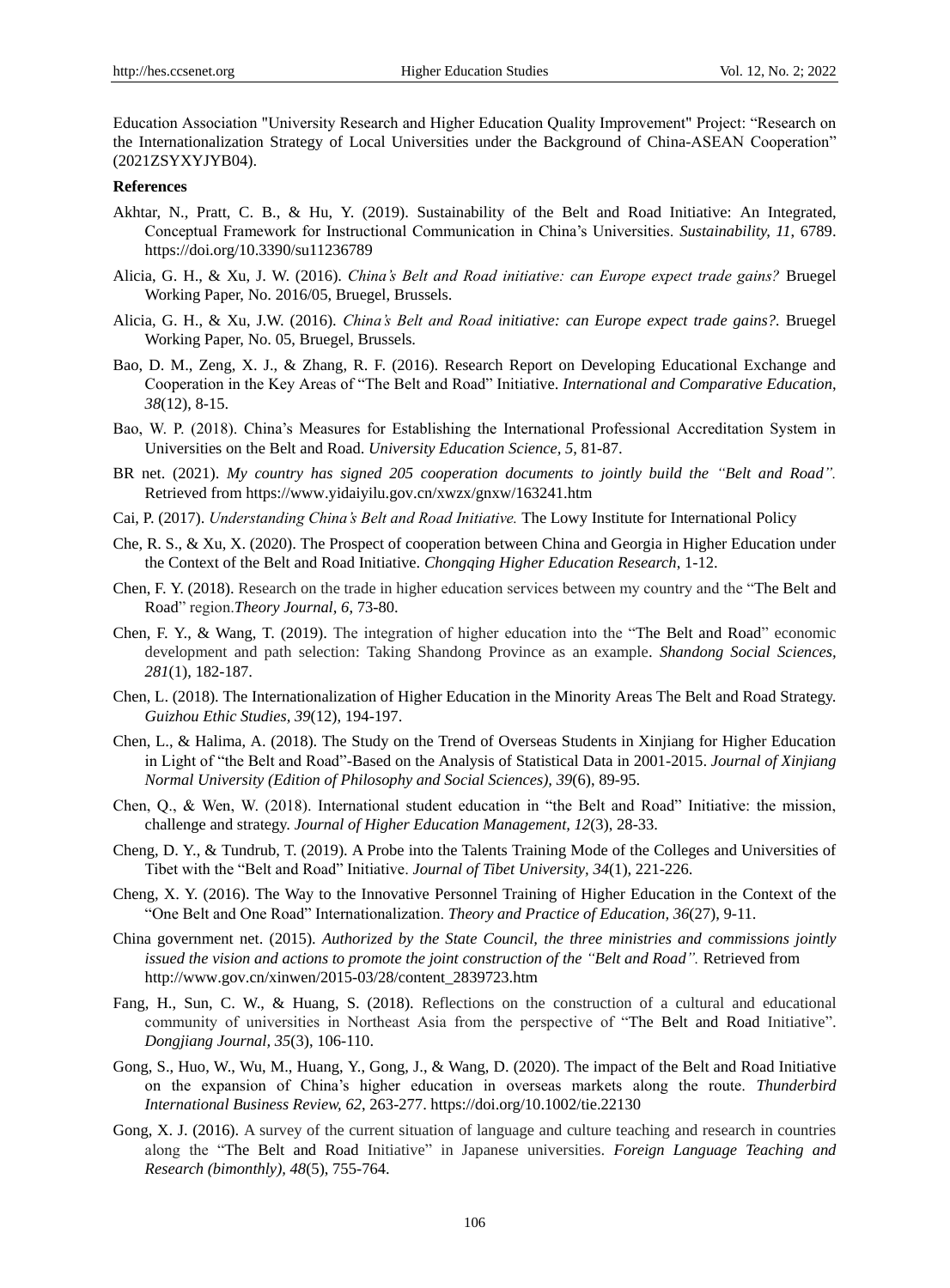- Guo, Q. (2019). The "Belt and Road Initiative" Leads the Internationalization and Transformation of China"s Higher Education. *Xuzhou Institute of Technology, 34*(3), 86-92.
- Guo, Q., & Zhao, F. B. (2017). Cross-border Higher Education Between China and Russia under "the Belt and Road" Initiative. *China Higher Education Research, 7*, 56-61.
- Hu, D. X., & Shi, Z. (2018). The "Belt and Road" Initiative and the deep integration of China's higher education internationalization. *Higher Education Exploration, 7*, 10-16.
- Huang, M. D., & Wu, T. Y. (2017). "The Belt and Road Initiative" and the establishment of higher education quality standards. *China Higher Education, 10*, 28-30.
- Jia, J., & Fang, Z. X. (2018). China-ASEAN cross-border higher education under "the Belt and Road" Initiative. *Journal of Higher Education Management, 12*(4), 51-57.
- Kirby, W., & Wende, M. (2019). The New Silk Road: Implications for higher education in China and the West? *Cambridge Journal of Regions, Economy and Society, 12*, 127-144. https://doi.org/10.1093/cjres/rsy034
- Kwong, Y. H., & Wong, M. Y. H. (2020). International linkages, geopolitics, and the Belt and Road Initiative: A comparison of four island territories. *Island Studies Journal, 15*(2), 131-154. https://doi.org/10.24043/isj.127
- Lee, J. T., Lo, W. Y. W., & Abdrasheva, D. (2020). Institutional logic meets global imagining: Kazakhstan"s engagement with China"s Belt and Road Initiative. *Higher Education*. https://doi.org/10.1007/s10734-020-00634-y
- Li, A., & Ruby, A. (2020). *The Belt and Road Initiative andHigher Education.* Retrieved from https://www.internationalhighereducation.net/api-v1/article/!/action/getPdfOfArticle/articleID/2978/product ID/29/filename/article-id-2978.pdf
- Li, H. Y. (2018). The Symbiosis Mechanism and Promotion Strategy of "One Belt and One Road" Initiative and Regional Higher Education Cooperation. *Modern Education Management, 9*, 23-28.
- Li, J. H. (2017). The Strategic Thinking of International Education Development of Local Colleges and Universities in the Background of "the Belt and Road" Initiative. *Journal of National Academy of Education Administration, 6*, 66-71.
- Li, J., & Tian, X. H. (2017). The international cooperation and development of Chinese and African universities under the background of "One Belt One Road". *Journal of South China Normal University(Social Science Edition), 1*, 73-75.
- Li, S. B. (2017). Higher Education Cooperation between China and "The Belt and Road" Countries. *Journal of South China Normal University (Social Science Edition), 1*, 62-65.
- Li, S. H., Wang, G. G., & Zhang, X. X. (2019). Research on Discipline Construction in Universities under the Background of the Belt and Road Initiative-Taking Gansu Province as an example. *Modern Education Management, 5*, 46-51.
- Li, X. H., & Fang, X. T. (2018). International Students Study in Chinese Higher Education Institutions in Recent Ten Years: Achievements and Challenges. *Journal of National Academy of Education Administration, 4*, 58-64.
- Li, X. H., & Liu, J. F. (2019). Research on Chinese-foreign Cooperation in Running Schools in Northwest China in the Context of the Belt and Road Initiative-From a Stakeholders' Perspectives. *Journal of Research on Education for Ethnic Minorities, 6*, 79-84.
- Li, X. Y. (2019). The Mission and Choice of Internationalization of Higher Education in the Context of a Community with a Shared Future for Mankind. *Journal of National Academy of Education Administration, 7*, 29-35.
- Li, Y., Shen, H., & Han, Q. Y. (2017). Average expenditures on a college student in the regions of belt and road initiatives. *Journal of Hebei Normal University (Educational Science Edition), 19*(4), 86-90.
- Lin, J., & Hu, D. X. (2016). "One Belt and One Road" National Strategy and the New Mission of Chinese Engineering Education. *Research in Higher Education of Engineering, 6*, 7-15.
- Lin, X. (2016). The Problems and Countermeasures of University Think Tanks Service for "One Belt One Road" Strategy. *Heilongjiang Researches on Higher Education, 9*, 32-35.
- Liu, D. (2017). Research on New Cooperation of World-Class Universities in Running School and the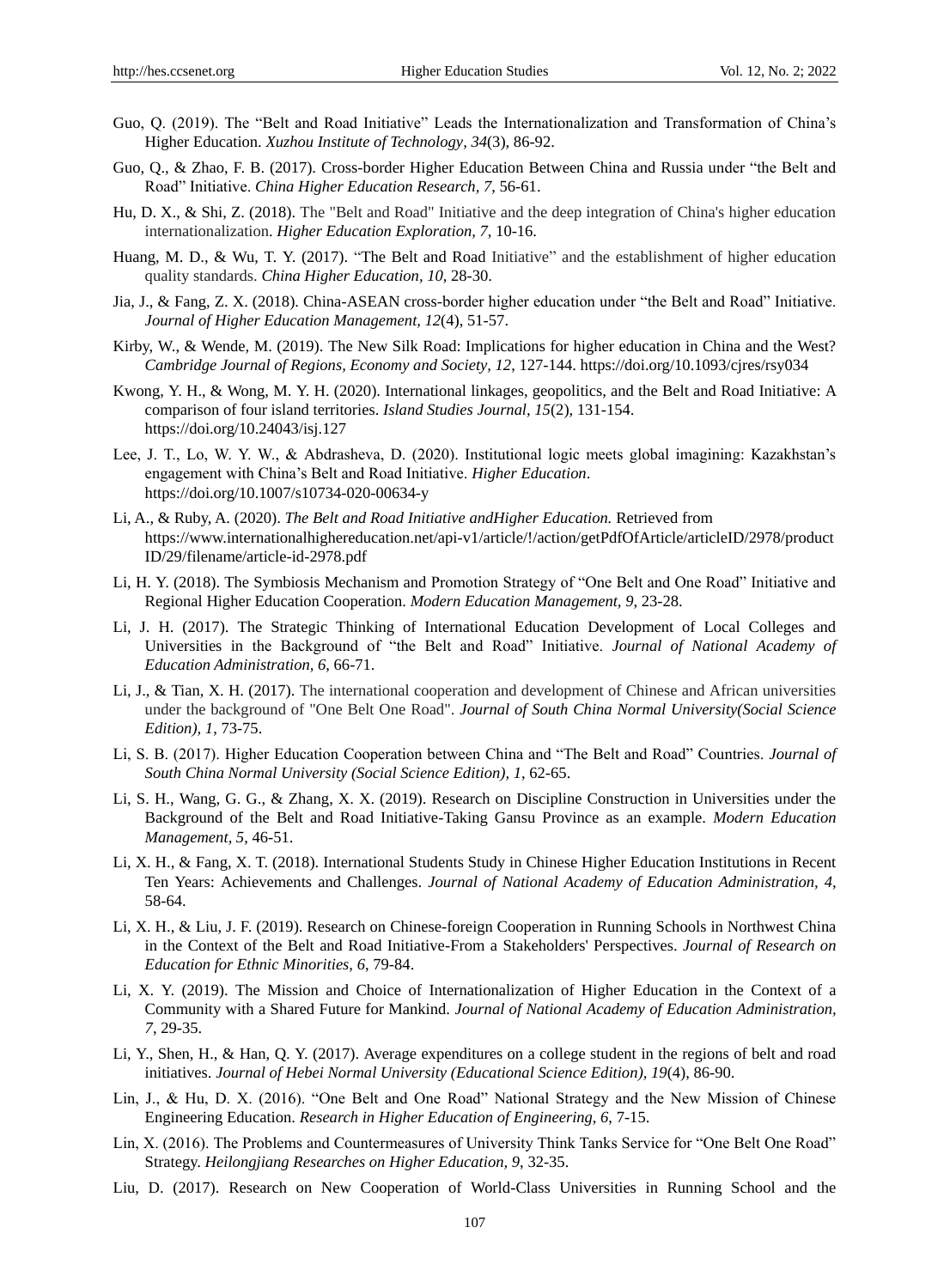Enlightenment for the Belt and Road Education Action. *China Higher Education Research, 7*, 49-55.

- Liu, H. B. (2020). The European University Initiative and Its Implications for the Development of Cooperation in Higher Education in the "Belt and Road" Region. *Chongqing High Education Research, 8*(6), 58-68.
- Liu, J. X. (2016). Study on Cross-regional Cooperation in Higher Education between Five Provinces in Northwest China and Five Countries in Central Asiae. *Modern Education Management, 8*, 8-13.
- Liu, J., & Liu, Z. (2017). Human resources as a challenge for the belt and road countries. *Journal of Hebei Normal University(Educational Science Edition), 19*(4), 81-85.
- LIU, J., Yan, X. M., Ha, M. Y., & Yang, L. (2018). What Higher Education "The Belt and Road" Calls for. *ChongQing Higher Education Research, 6*(4), 58-68.
- Liu, L., & Ha, M. Y. (2018). Regularity Analysis of Faculty Mobility from World-class Universities to Chinese Research Universities-the Belt and Road's perspective. *Comparative Education Review, 40*(2), 128-135.
- Liu, Q. (2017). Exploration on the Cooperation Path of Higher Education Between China-ASEAN at Medium Competitiveness Level-Based on the development of higher education in Malaysia and Thailand. *China Higher Education Research, 7*, 62-67.
- Liu, W. D., & Dunford, M. (2016). Inclusive globalization unpacking China's Belt and Road Initiative. *Area Development and Policy, 1*(3), 323-340. https://doi.org/10.1080/23792949.2016.1232598
- Liu, X., & Lei, J. H. (2019). Study on Cooperation of International Students Education between China and the 65 Countries since "the Belt and Road" Initiative. *Comparative Education Review, 41*(12), 12-21.
- Liu, Y. L. (2018). The system supply for "The Belt and Road Initiative" higher education exchange and cooperation . *Jiangxi Social Sciences, 38*(12), 247-253.
- Liu, Z. M., & Yang, Z. (2018). On the spatial spillover effects of inbound students from "the Belt and Road" initiative regions on China"s economic growth. *Journal of Higher Education Management, 12*(2), 1-9.
- Liu, Z. M., Liu, L., & Hu, S. S. (2016). On the Process of Mass Higher Education of 73 Countries along the "Belt and Road" Initiative Regions. *International and Comparative Education, 38*(4), 1-8.
- Luo, J. P., Zhou, H., & Hu, G. (2017). Internationalization of Higher Education in Guangdong Province: Promotion Strategy. *Journal of Jishou University (Social Sciences Edition), 38*(2), 109-118.
- Luo, Y., & Guo, X. P. (2019). Constructing the Discourse System of Higher Education with Chinese Characteristics: Values, Problems and Countermeasures. *Jiangsu Higher Education, 5*, 9-15.
- Lv, M. X. (2019). Analysis of Development Tendency of Higher Education in Countries along the One Belt And One Road. *Modern Education Management, 1*, 92-97.
- Lv, W. C., Ha, M. Y., & Chen, J. (2017). Analysis on Discipline Distribution of Returned Academic Talent from Countries/Area along "Belt and Road". *Technology Economics, 36*(11), 55-61.
- Ma, H. M. (2018). Reconstruction of the discourse power of Asian and African higher education along "the Belt and Road". *Journal of Higher Education Management, 12*(4), 44-50.
- Ma, J. N., & Zhou, Z. Y. (2019). China-Central and Eastern Europe Education Cooperation under the Belt and Road Initiative: Challenges and Opportunities. *China Higher Education Research, 12*, 65-71.
- Ma, W. H., & Zhang, Y. L. (2016). A Study on Internalization of Universities and Colleges Appropriate Funds and Supervise by Beijing Municipal Government under the Belt and Road Strategy. *China Higher Education Research, 2*, 54-59.
- Ma, Z. M. (2017). The Strategic Choice of Higher Education Cooperation between China and ASEAN under the Background of "One Belt One Road". *Journal of South China Normal University (Social Science Edition), 1*, 70-72.
- Mays, N., Pope, C., & Popay, J. (2005). Systematically reviewing qualitative and quantitative evidence to inform management and policy-making in the health field. *Journal of health service research and policy, 10*(1), 6-20. https://doi.org/10.1258/1355819054308576
- Ministry of Education of China. (2018). Retrieved from http://www.moe.gov.cn/jyb\_xwfb/gzdt\_gzdt/
- Peters, M. A. (2019). The Chinese Dream, Belt and Road Initiative and the future of education: A philosophical postscript. *Educational Philosophy and Theory.* https://doi.org/10.1080/00131857.2019.1696272
- Peters, M. A. (2020). China"s Belt and Road Initiative: Reshaping global higher education. *Educational*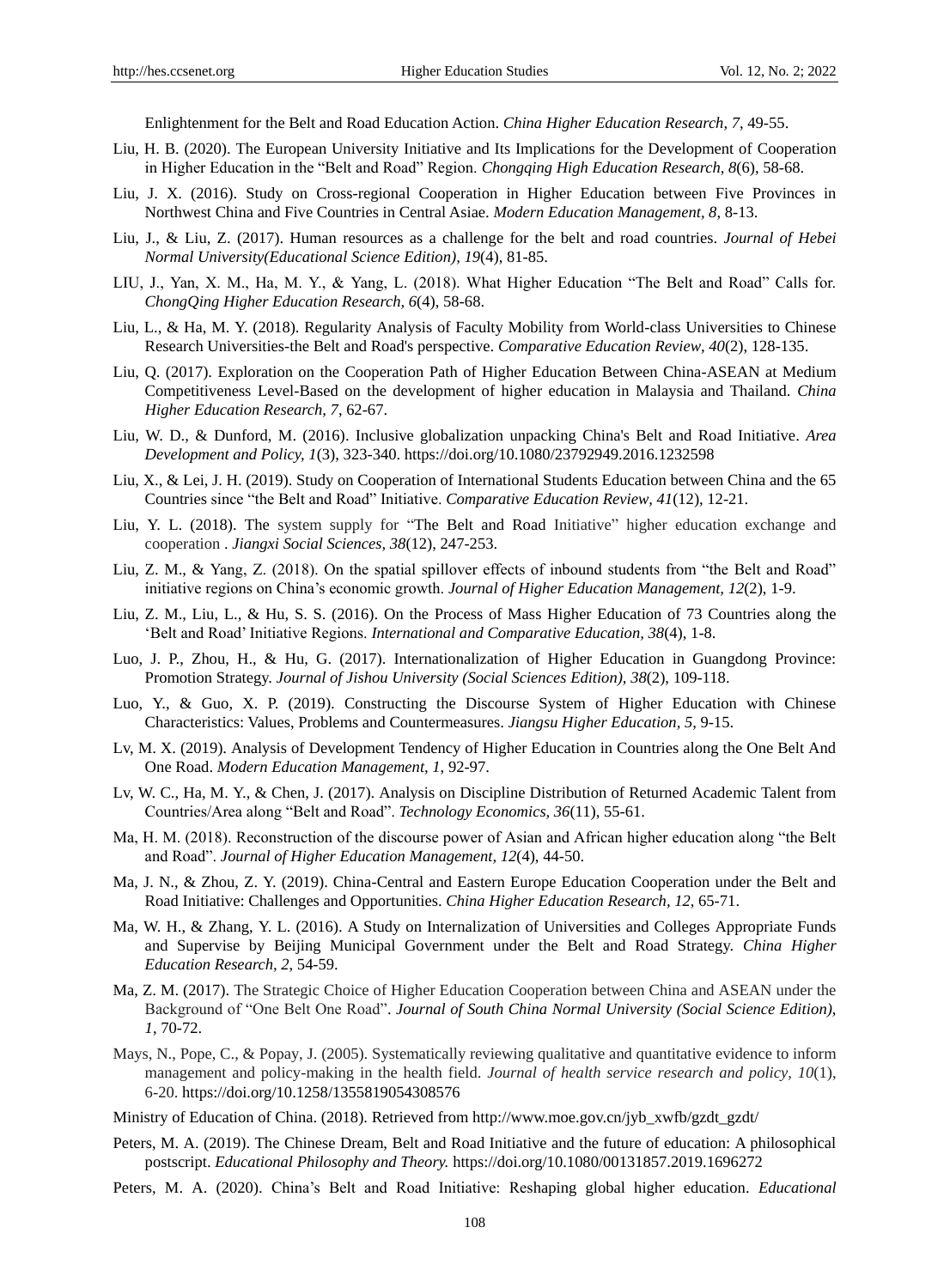*Philosophy and Theory, 52*(6), 586-592. https://doi.org/10.1080/00131857.2019.1615174

- Peters, M. A., Oladele, O. M., Green, B., Samilo, A., Lv, H., … Tesar, M. (2020). Education in and for the Belt and Road Initiative. *Educational Philosophy and Theory, 52*(10), 1040-1063. https://doi.org/10.1080/00131857.2020.1718828
- Qian, W., & He, S. Y. (2017). New exploration of Chinese universities in Southeast Asia. *Higher Education Exploration, 3*, 23-29.
- Qiao, X., Yu, S., & Zhang, L. (2017). A review of research on professional learning communities in mainland China (2006-2015) Key findings and emerging themes. *Educational Management Administration & Leadership, 46*(5), 713-728. https://doi.org/10.1177/1741143217707523
- Qie, H. X., & Liu, B. C. (2019). The Construction of "The Belt and Road" Education Community and the Innovation of Regional Education Governance Model. *Journal of Educational Science of Hunan Normal University, 17*(6), 37-44.
- Qin, Y. J., & Wang, J. L. (2018). Research on the Development of Higher Education in Guangxi under the Background of the Belt and Road Initiative. *Journal of Guangxi University for Nationalities (Philosophy and Social Science Edition), 40*(6), 217-221.
- Qu, L. J., & Liu, B. C. (2019). The Practice Exploration and Development Strategy of University Teachers' Training in Countries Along "the Belt And Road". *China Higher Education Research, 1*, 28-33.
- Renming net. (2018). *Correct understanding of the Belt and Road Initiative*. Retrieved from http://theory.people.com.cn/n1/2018/0226/c40531-29834263.html
- Renming net. (2019). *Ministry of Commerce: Chinese enterprises' investment in the "Belt and Road" countries increased by 18.2% in 2015*. Retrieved from http://finance.people.com.cn/n1/2016/0120/c1004-28070428.html
- Sachdeva, G. (2018). Indian Perceptions of the Chinese Belt and Road Initiative. *International Studies, 54*(4), 285-296. https://doi.org/10.1177/0020881718807359
- Shi, X. B., & Zhang, X. (2019). Discussion on the Opportunities and Actions of Chinese Universities in the Vision 2025 of Higher Education Commission in Pakistan. *Comparative Education Review, 4*, 28-36.
- Snilstveit, B., Oliver, S., & Vojtkova, M. (2012). Narrative approaches to systematic review and synthesis of evidence for international development policy and practice. *Journal of Development Effectiveness, 4*(3). 409-429. https://doi.org/10.1080/19439342.2012.710641
- Su, L. F., & Li, J. J. (2017). A Study of the Educational Impact on Economic Growth in the Belt and the Road Countries-Based on the Comparison of Classification of Geography and Income. *Education and Economy, 33*(2), 33-41.
- Teng, J., Ding, R. C., Chen, L., & Wang, Y. N. (2018). Atlas Study of Education Aid in "The Belt and Road" Countries: DAC Official Data Analysis from 2006 to 2015. *Comparative Education Review, 40*(4), 10-18.
- Wang, J. Y., & Mai, Y. L. (2019). Development of Higher Education in Western Regions: Opportunities, Challenges and Countermeasures. *China Higher Education Research, 12*, 49-53.
- Wang, K. (2018). On training Chinese college students majoring in science and engineering for serving the Belt and Road Initiative. *Journal of Yunnan Nationalities University (Social Sciences Edition), 35*(2), 154-160.
- Wang, L. K. (2017). On the Path and Strategies to Facilitate the National Qualifications Frameworks Connectivity in the Countries along the Belt and Roads. *Journal of Higher Education, 38*(5), 94-102.
- Wang, L., Yan, H., Yang, X., Ciabuschi, F., & Wei, W. X. (2020). Assets of origin? Chinese multinational enterprises amidst the Belt and Road Initiative. *Thunderbird International Business Review, 62*(3), 233-238. https://doi.org/10.1002/tie.22134
- Wang, X. J., & Zhu, Y. Y. (2019). Characteristics and Developing Space of Higher Education Cooperation in China-ASEAN. *Higher Education Development and Evaluation, 35*(3), 1-7.
- Wang, Z. H., & Zhang, C. S. (2018). The Source of Local Talents for Chinese "Going Global" Enterprises Under the Belt and Road Initiative-Based on the Study of Foreign Students in China. *Journal of SUIBE, 25*(5), 63-73.
- Wei, H., Yuan, R., & Lai, D. S. (2018). An Empirical Study on the Determinants of International Students to China-Based on Bilateral Data Between China and 172 Origin Countries. *Educational Research, 39*(11),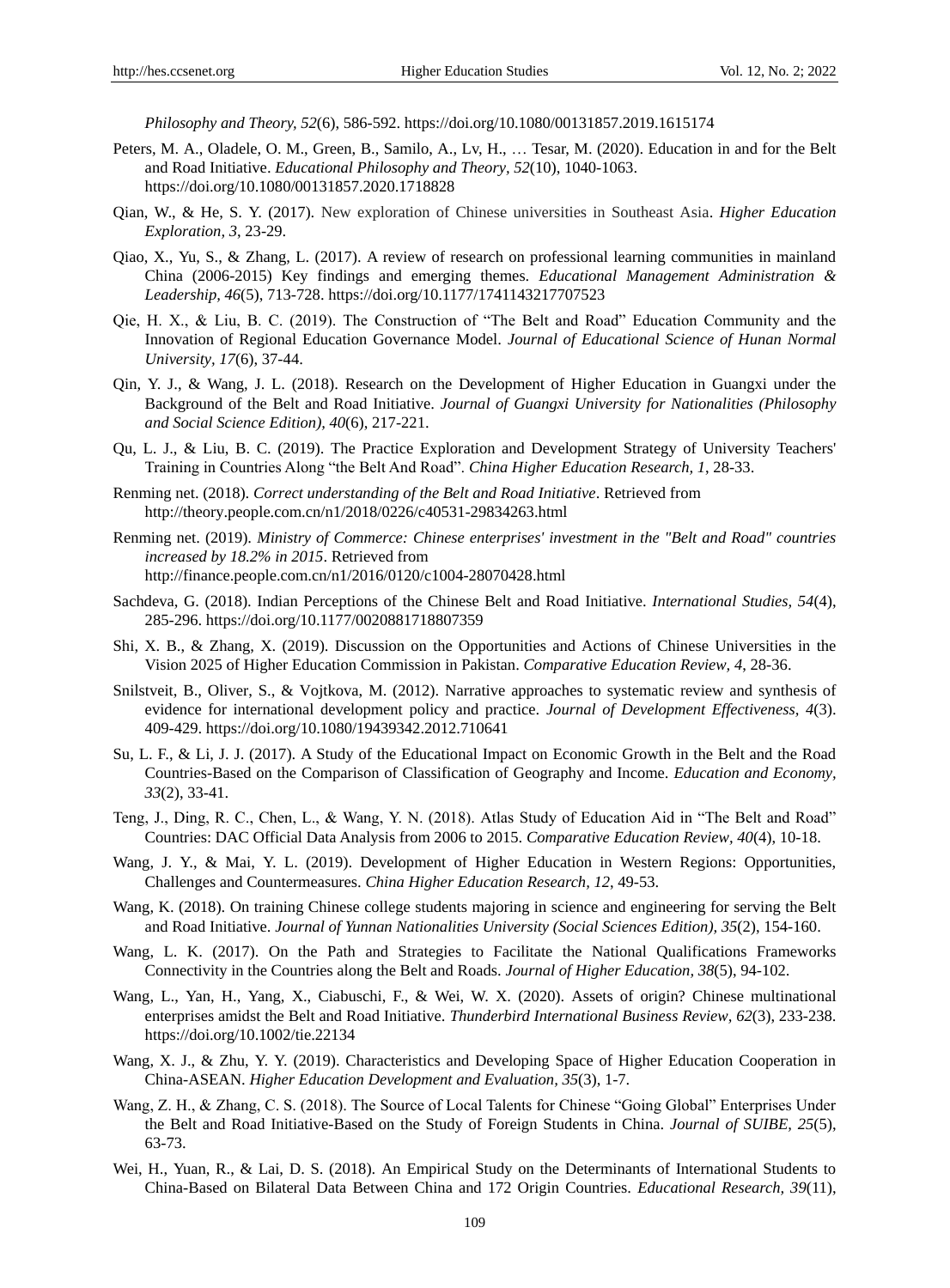76-90.

- Wei, Y., & Li, J. G. (2017). The Thoughts on the Internationalization of Universities in the West of the China under the Background of "One Belt One Road" Strategy. *Heilongjiang Researches on Higher Education, 6*, 53-55.
- Wen, J., & Jiang, X. L. (2015). Innovative Training Path of University International Talents Using Systematic Thinking with "Belt and Road Initiative". *International Business, 5*, 153-160.
- Wu, L. P., & Guo, X. H. (2017). The Present Situation and Measures of University Internationalization in Fujian under the Background of China"s Belt and Road Initiative. *Journal of National Academy of Education Administr, 6*, 72-76.
- Xin, Y. Y., & Kan, Y. (2018). Higher Education Cooperation under the Context of the Belt and Road Initiative: National Images and Promotion Strategies. *Journal of Higher Education, 5*, 1-1.
- Xinhua agency. (2015). *Authorized release: the vision and actions to promote the joint construction of the Silk Road Economic Belt and the 21st Century Maritime Silk Road*. Retrieved from http://www.xinhuanet.com//finance/2015-03/28/c\_1114793986.htm
- Xinhua net. (2017). *Dancing Wings, Fruitful Achievements-Review and Vision of "One Belt One Road" Construction.* Retrieved from http://www.xinhuanet.com//politics/2017-01/03/c\_1120233965.htm
- Xu, F. (2017). Research on the Higher-Education Reform of Foreign Language in the Background of "One Belt and One Road". *Theory and Practice of Education, 37*(12), 45-46.
- Xu, X. Z. (2019). Achievements, Opportunities, and Strategic Concept of Higher Education Opening-up in China. *Journal of Higher Education, 40*(5), 1-9.
- Xue, W. Y. (2016). Chinese-Foreign Cooperation in Running Schools in Higher Education in the Process of Quality Improvement-The introduction of The Report of Chinese Higher Education Accrecitation by Third Party. *China Higher Education Research, 2*, 12-19.
- Xue, W. Y. (2016a). The Present Situations, Features, and Inspirations of Russia' s Cross-border Higher Education. *Heilongjiang Researches on Higher Education, 6*, 37-40.
- Xue, W. Y. (2016b). Analysis and Drawing Lessons from the New Mode of Regional Cross-Border Cooperation in Higher Education-Taking Barents Cross-Border University as an Example. *Comparative Education Review, 38*(12), 22-30.
- Xue, X. P. (2018). Policy Analysis on Local Colleges' Integration into the Educational Action of "One Belt One Road". *Jiangsu Higher Education, 8*, 56-59.
- Xue, Y. (2019). Path Selection of the Integration of Ethnic Minority Higher Education into the Belt and Road Strategy. *Guizhou Ethnic Studies, 40*(1), 202-205.
- Yu, K., Hubert, E., & Qu, X. M. (2018). Opportunities and Challenges for the International Export of Higher Education under the Strategy of "the Belt and Road Initiative". *Tsinghua Journal of Education, 39*(1), 68-74.
- Zhang, J. M., & Gao, Y. M. (2019). Mobility in Integration: A View on EU Mobility Strategy and the Enlightenment for the Belt and Road Initiative. *Jiangsu Higher Education, 3*, 104-112.
- Zhang, J. Q. (2018). Trends of international student mobility and Chinese overseas education. *Journal of Hebei Normal University, 20*(4), 69-76.
- Zhang, L. B. (2018). The internationalization of my country's energy higher education under the background of "One Belt One Road". *China Higher Education, 11*, 36-38.
- Zhang, M. Q., & Liu, B. C. (2019). Theoretical Predicament and Realistic Way out of International Higher Education Cooperation under the Construction of the Belt and Road Initiative. *Journal of National Academy of Education Administration, 8*, 39-45.
- Zhang, Q. (2019). Value Orientation and Path Selection of Internationalization of Higher Education in China from the Perspective of the Belt and Road Initiative. *Journal of Liaoning University(Philosophy & Social Sciences), 47*(2), 195-201.
- Zhang, Z., & Chen, Y. (2018). A study on the path of internationalization transformation and development of higher education under the strategy of "belt and road". *Modern Education Management, 18*(5), 2363-2372.